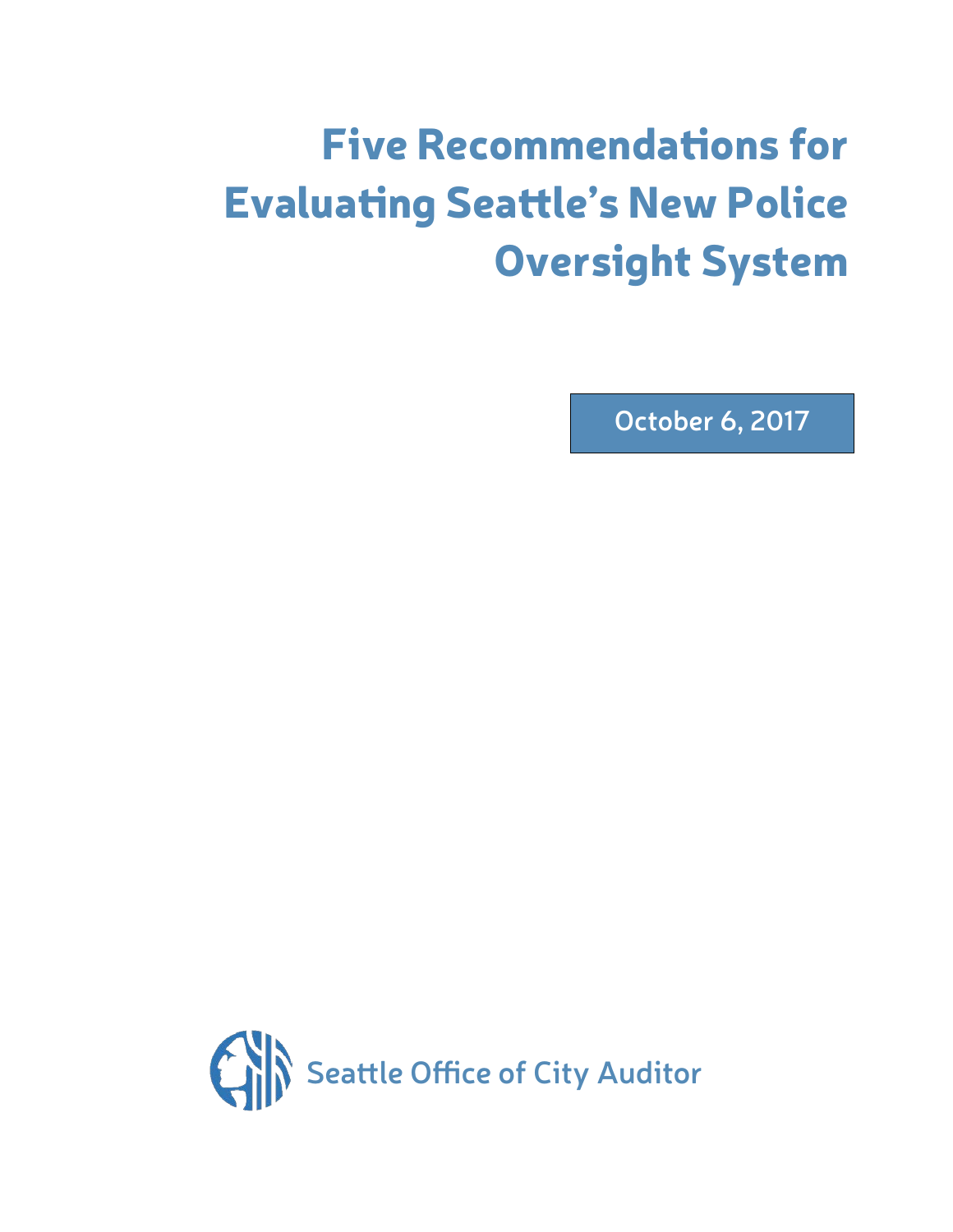# Five Recommendations for Evaluating Seattle's New Police Oversight System

## Report Highlights

#### **Background**

[Ordinance 125315,](https://seattle.legistar.com/ViewReport.ashx?M=R&N=Master&GID=393&ID=3041612&GUID=189886AB-6C46-438A-AB56-DA45AE4FCD7B&Extra=WithText&Title=Legislation+Details+(With+Text)) adopted on June 1, 2017, established a new police oversight structure for the City of Seattle. Seattle City Councilmember Tim Burgess asked our office to provide information to the City Council about the issues involved in evaluating the new police oversight system over time.

### **Recommendations**

Our research brief offers five recommendations for evaluating the functioning of Seattle's new police oversight system:

- 1. It is important to evaluate how the police oversight system functions to ensure that it is effective.
- 2. The evaluation must be an appropriate fit for the Seattle context and community.
- 3. Shared goals among the police oversight entities as well as protocols, expectations, and metrics should be developed in advance of a system evaluation.
- 4. To the extent possible, the system evaluation should use tools and frameworks for assessing system functioning that are grounded in research.
- 5. The timing of a periodic system evaluation should balance the need to ensure that the system is off to a good start without overly burdening the police oversight entities.

#### **Seattle Office of City Auditor**

David G. Jones, City Auditor www.seattle.gov/cityauditor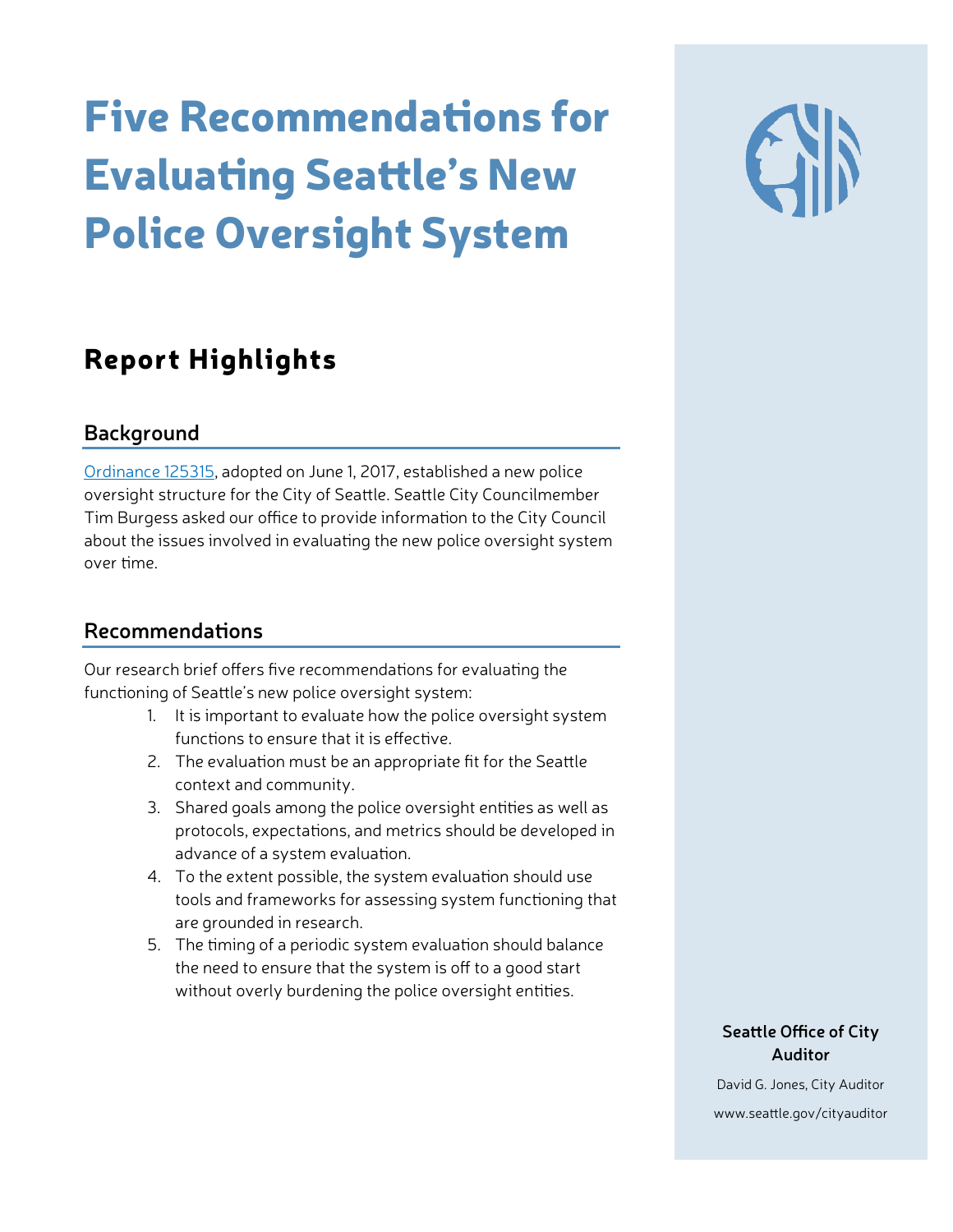## INTRODUCTION

The Office of City Auditor prepared this Research Brief at the request of Seattle City Councilmember Tim Burgess in April 2017. The Research Brief was prepared before Seattle's adoption of police accountability system legislation and was intended to inform the City Council about the issues involved in evaluating the police accountability system over time. To avoid confusion, Figure 1 has been updated to reflect certain provisions contained in the final ordinance signed by the Mayor on June  $1, 2017.<sup>1</sup>$  $1, 2017.<sup>1</sup>$ 

**Seattle's new police accountability system is complex, and no comparable model exists**

 $\overline{a}$ 

The City of Seattle (City) is establishing a new system for civilian oversight of the Seattle Police Department (SPD) comprised of three entities that have interconnected duties and reporting structures:

- **Office of Police Accountability** (OPA), which will continue to handle complaints of misconduct;
- **Office of the Inspector General for Public Safety** (OIG), which will provide systemic oversight of the management, practices, and policies of SPD and OPA; and
- **Community Police Commission** (CPC), which will provide community input to ensure that police services are delivered in a lawful and nondiscriminatory manner and that those services and the accountability system are aligned with community values and expectations.

Seattle's proposed new police oversight system is complex, in that it has these three distinct entities, and no comparable model exists. While this innovative new model has many strengths, it will be a challenge to ensure that the interrelated entities function efficiently and effectively and can be sustained over time, while also ensuring that each oversight entity maintains its independence. Additional challenges to effective system functioning will likely occur and when there are changes in political leadership, staffing in the entities, in collective bargaining agreements, and in SPD management.

<span id="page-2-0"></span><sup>1</sup> See [Ordinance 125315](https://seattle.legistar.com/ViewReport.ashx?M=R&N=Master&GID=393&ID=3041612&GUID=189886AB-6C46-438A-AB56-DA45AE4FCD7B&Extra=WithText&Title=Legislation+Details+(With+Text)) https://seattle.legistar.com/ViewReport.ashx?M=R&N=Master&GID=393&ID=3041612&GUID=189886AB-6C46-438A-AB56- DA45AE4FCD7B&Extra=WithText&Title=Legislation+Details+(With+Text)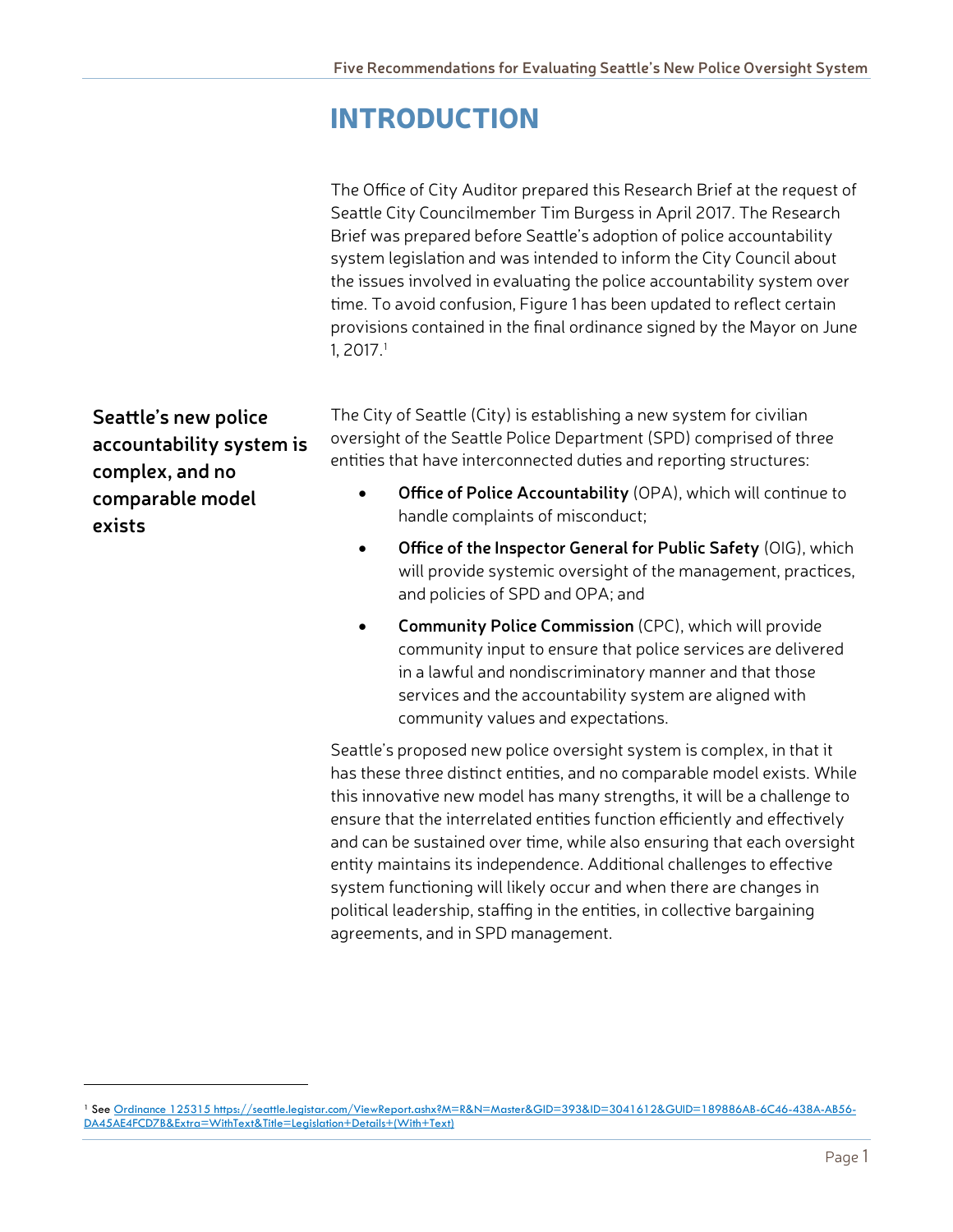### **Periodic evaluation of the police oversight system can foster continuous improvement**

#### **Five recommendations for an evaluation of the police oversight system**

A periodic evaluation of the effectiveness of the overall system would be helpful for ensuring that the three entities are working well together and are coordinating and communicating effectively with each other and with City and community leaders, SPD, and the public. It would also help determine whether elected officials are providing the appropriate oversight to ensure follow through on implementation of system recommendations. However, care will need to be taken to ensure that the evaluation does not become a means to hinder the work of the oversight entities or assign blame. Our recommendations encourage the City to approach this system evaluation in a manner that fosters continuous improvement and promotes empowerment among the entities and the community they serve. Further, in accordance with principles of effective evaluation, any evaluation of Seattle's new police oversight system should be rigorous, reflective of the community, and adequately resourced. Finally, we caution that the question of who should perform an evaluation of Seattle's new police oversight system will require very careful consideration by the City.

This Research Brief offers five recommendations for evaluating the functioning of Seattle's new police oversight system:

- 1. It is important to evaluate the overall system functioning to ensure that the new police oversight system is effective.
- 2. The evaluation must be an appropriate fit for the Seattle context and community.
- 3. Shared goals among the entities as well as protocols, expectations, and metrics should be developed in advance of a system evaluation.
- 4. To the extent possible, the system evaluation should use tools and frameworks for assessing system functioning that are grounded in research.
- 5. The timing of a periodic system evaluation should balance the need to ensure that the system is off to a good start without overly burdening the entities.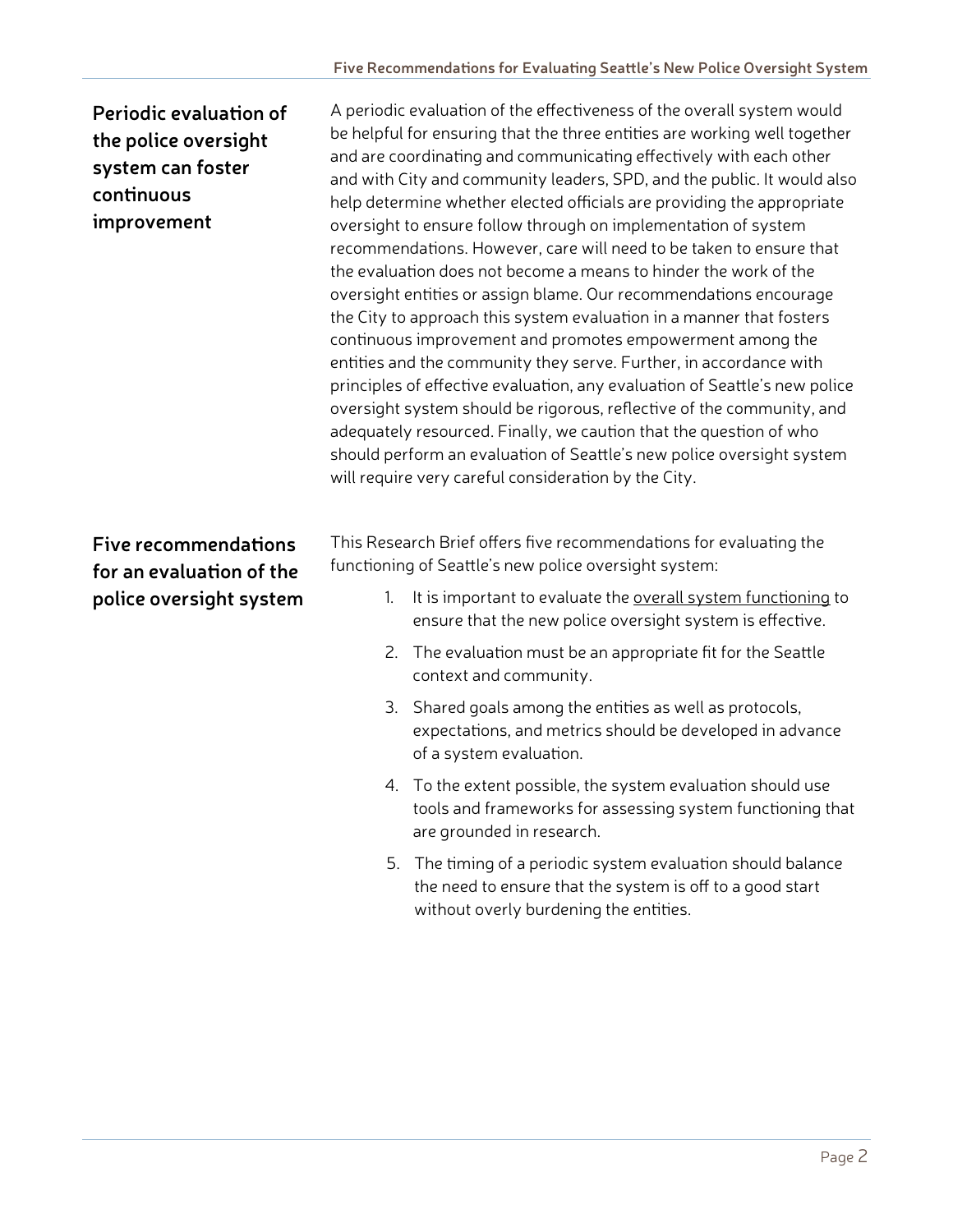### RATIONALE FOR EVALUATION

Civilian oversight of policing in Seattle can help the City ensure that it has a high-functioning police department that practices constitutional, respectful and effective policing conducive to the public good. However, to achieve these ends, the civilian oversight system itself must be high-functioning. The entities that comprise the police oversight system must have sufficient authority, resources, and independence; and the system itself must operate in a way that is transparent, coordinated, and engendering of public trust.

The City of Seattle is establishing a new three-pronged system for civilian oversight of SPD. The City will soon be passing legislation to create a comprehensive, independent, and sustained approach to civilian oversight of SPD because "the police are granted extraordinary power to maintain the public peace…Public trust in the appropriate use of these powers is bolstered by having a police oversight system that reflects community input and values."<sup>[2](#page-4-0)</sup>

Seattle's proposed new police oversight system is complex in ways that are different from other accountability systems. Seattle's model is "charting new territory" in police oversight, and no comparable model yet exists. (Walker, 2017) The proposed system will include three entities that have interconnected duties and reporting structures. There are interdependencies among each of the entities, yet each entity must retain its independence. Further, each entity and the overall system have connections and responsibilities associated with SPD as well as responsibilities for communicating with elected officials and the public, and SPD and elected officials have responsibilities they must fulfill in order for the intended reforms to be successfully implemented.

Figure 1 below provides a summary of each entity, and has been updated to reflect provisions in the adopted ordinance. Given the detail and complexity of the proposed oversight system, the items presented below as 'duties' and 'structure/relationships' are a subset, not a comprehensive list.

 $\overline{a}$ 

<span id="page-4-0"></span><sup>2</sup>See [Ordinance 125315](https://seattle.legistar.com/ViewReport.ashx?M=R&N=Master&GID=393&ID=3041612&GUID=189886AB-6C46-438A-AB56-DA45AE4FCD7B&Extra=WithText&Title=Legislation+Details+(With+Text)) https://seattle.legistar.com/ViewReport.ashx?M=R&N=Master&GID=393&ID=3041612&GUID=189886AB-6C46-438A-AB56- DA45AE4FCD7B&Extra=WithText&Title=Legislation+Details+(With+Text)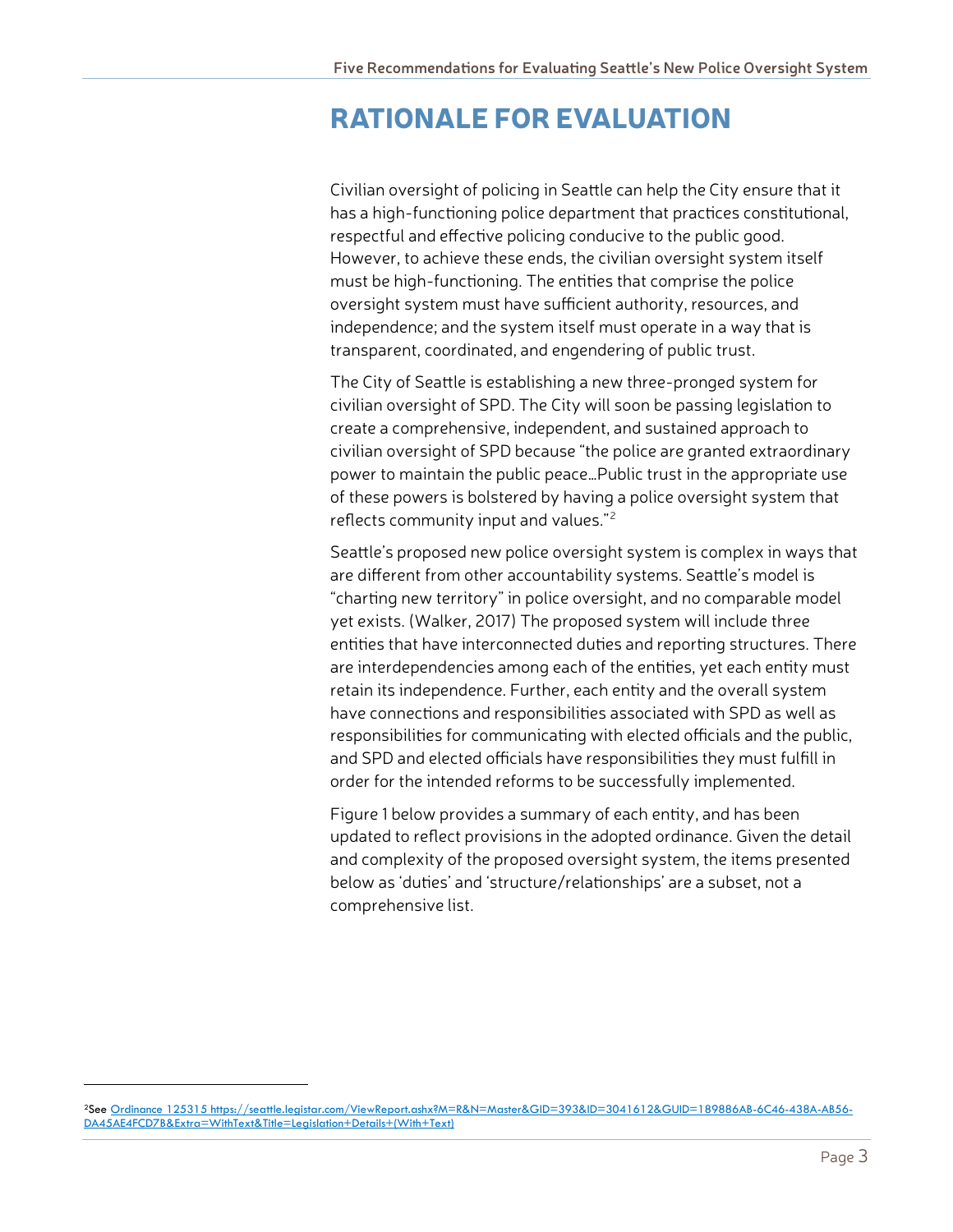| <b>Seattle Police</b>                                                             | <b>Duties include:</b>                                                                                                                                                                                                                                                                                                                                                                                                                                                                                                                                                                                                                                                                                                                                                                                                                                                                                            | <b>Structure/Relationships include:</b>                                                                                                                                                                                                                                                                                                                                                                                                                                                                                                                                                                                                                                                                                                                              |  |
|-----------------------------------------------------------------------------------|-------------------------------------------------------------------------------------------------------------------------------------------------------------------------------------------------------------------------------------------------------------------------------------------------------------------------------------------------------------------------------------------------------------------------------------------------------------------------------------------------------------------------------------------------------------------------------------------------------------------------------------------------------------------------------------------------------------------------------------------------------------------------------------------------------------------------------------------------------------------------------------------------------------------|----------------------------------------------------------------------------------------------------------------------------------------------------------------------------------------------------------------------------------------------------------------------------------------------------------------------------------------------------------------------------------------------------------------------------------------------------------------------------------------------------------------------------------------------------------------------------------------------------------------------------------------------------------------------------------------------------------------------------------------------------------------------|--|
| <b>Oversight Entity</b><br><b>Office of Police</b><br><b>Accountability (OPA)</b> | Handle complaints of misconduct.<br>$\bullet$<br>Provide oversight, official findings,<br>$\bullet$<br>and recommendations concerning<br>police accountability at SPD.<br>Help ensure the actions of SPD<br>$\bullet$<br>employees are constitutional;<br>improve SPD compliance with<br>federal, state, local laws, and with<br>City and SPD policies; and<br>promote respectful and effective<br>policing that is conducive to the<br>public good.                                                                                                                                                                                                                                                                                                                                                                                                                                                              | OPA Director is appointed by<br>$\bullet$<br>Mayor and confirmed by City<br>Council; CPC will co-chair the<br>search committee and also<br>consult on reconfirmations.<br>OPA will provide input to the OIG<br>$\bullet$<br>regarding systemic problems in<br>SPD policies, training,<br>supervision, and management<br>identified during OPA's<br>investigations.<br>OPA is expected to routinely seek<br>$\bullet$<br>and share information with CPC<br>and OIG that would improve SPD<br>or the accountability system.                                                                                                                                                                                                                                            |  |
| Office of the<br><b>Inspector General</b><br>(OIG)                                | Provide systemic civilian oversight<br>$\bullet$<br>of the management, practices, and<br>policies of SPD and OPA.<br>Provide an independent<br>$\bullet$<br>perspective on the efficacy of the<br>policies, procedures, and practices<br>of SPD, OPA, and related City<br>departments and agencies.<br>Review of OPA investigations to<br>$\bullet$<br>ensure objective and thorough and<br>can order additional investigation.<br>Audit all OPA operations, including<br>$\bullet$<br>complaint handling to ensure in<br>compliance with OPA Manual.<br>Ensure ongoing fidelity to<br>organizational reforms<br>implemented pursuant to the<br>Consent Decree to ensure<br>constitutional, accountable,<br>effective, and respectful policing.<br>Review evidence-based research<br>$\bullet$<br>and successful police practices in<br>other jurisdictions and make<br>recommendations based on such<br>reviews. | Inspector General is appointed by<br>$\bullet$<br>City Council committee and<br>confirmed by City Council; CPC<br>will co-chair the search<br>committee and also consult on<br>reconfirmations.<br>OIG will obtain information about<br>community perspectives and<br>concerns germane to OIG's<br>oversight responsibilities<br>(collaboration with CPC<br>expected).<br>OIG is expected to routinely seek<br>and share information with CPC<br>and OPA that would improve SPD<br>or the accountability system.<br>OIG will create its workplan<br>$\bullet$<br>independently, but will either<br>include workplan<br>recommendations from OPA and<br>CPC or explain which such<br>recommendations were not<br>incorporated in the OIG workplan<br>and the reasons. |  |
| <b>Community Police</b><br><b>Commission (CPC)</b>                                | Provide input to ensure that police<br>$\bullet$<br>services are delivered in a lawful<br>and nondiscriminatory manner                                                                                                                                                                                                                                                                                                                                                                                                                                                                                                                                                                                                                                                                                                                                                                                            | The Executive Director of the CPC<br>is appointed by the CPC and the<br>initial appointment is confirmed<br>by the City Council.                                                                                                                                                                                                                                                                                                                                                                                                                                                                                                                                                                                                                                     |  |

#### **Figure 1: Structure of Seattle's proposed new police accountability system**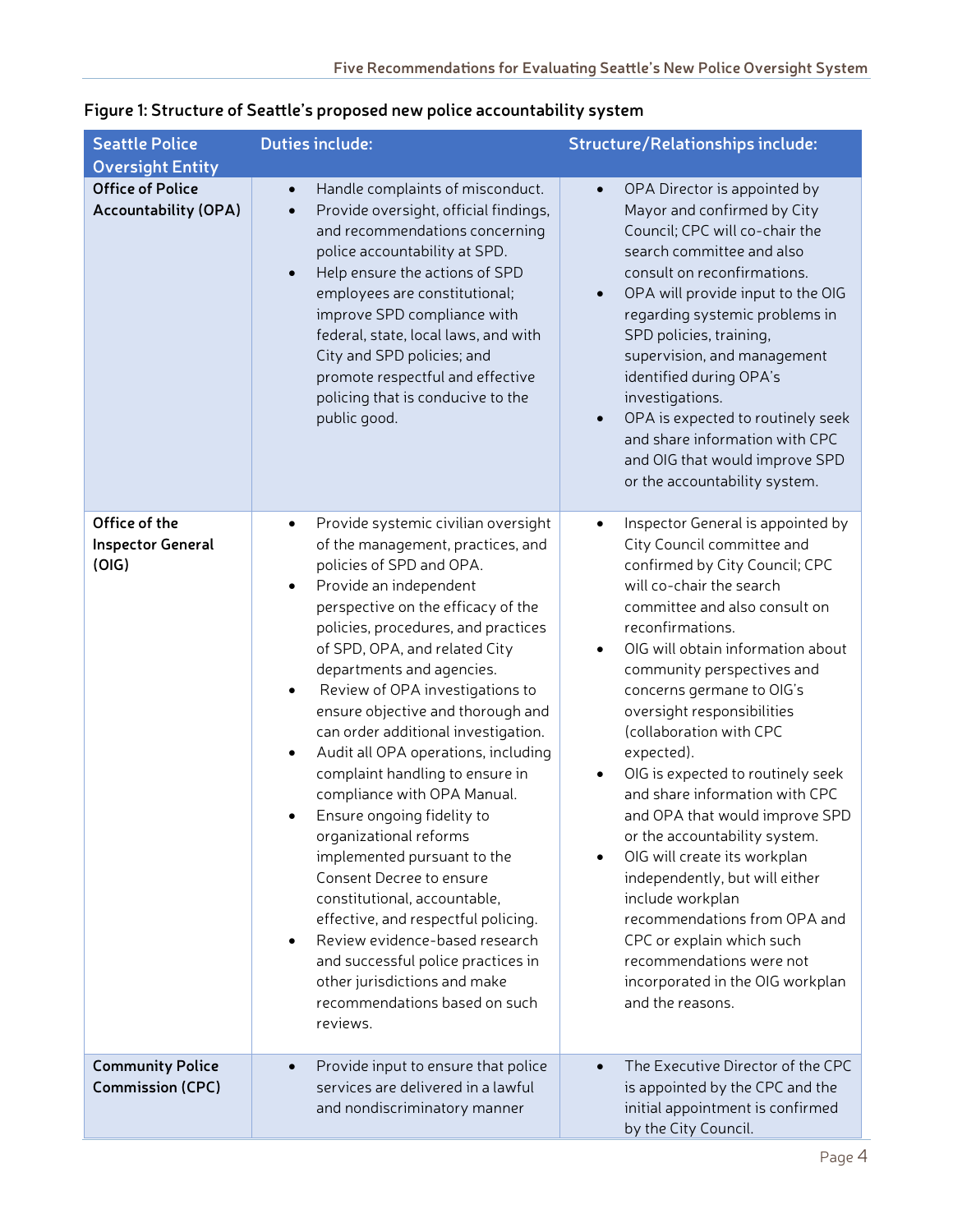Source: Office of City Auditor and Judge Anne Levinson (ret.) review of Ordinance 125315

It will be a challenge to ensure that a system that is this interrelated will function efficiently and effectively and can be sustained over time. Additional challenges to effective system functioning will likely occur when there are changes in political leadership, staffing in the entities, in collective bargaining agreements, and in SPD management. A periodic evaluation of the effectiveness of the overall system could be helpful for ensuring that the three entities are working well together and are coordinating and communicating effectively with each other and with City and community leaders, SPD, and the public and whether elected officials are providing appropriate oversight necessary to ensure follow through on implementation of system recommendations.

An innovative complicated system of checks and balances, such as the system that Seattle is now creating, will inherently have points of friction. For example, there could be differing perspectives on the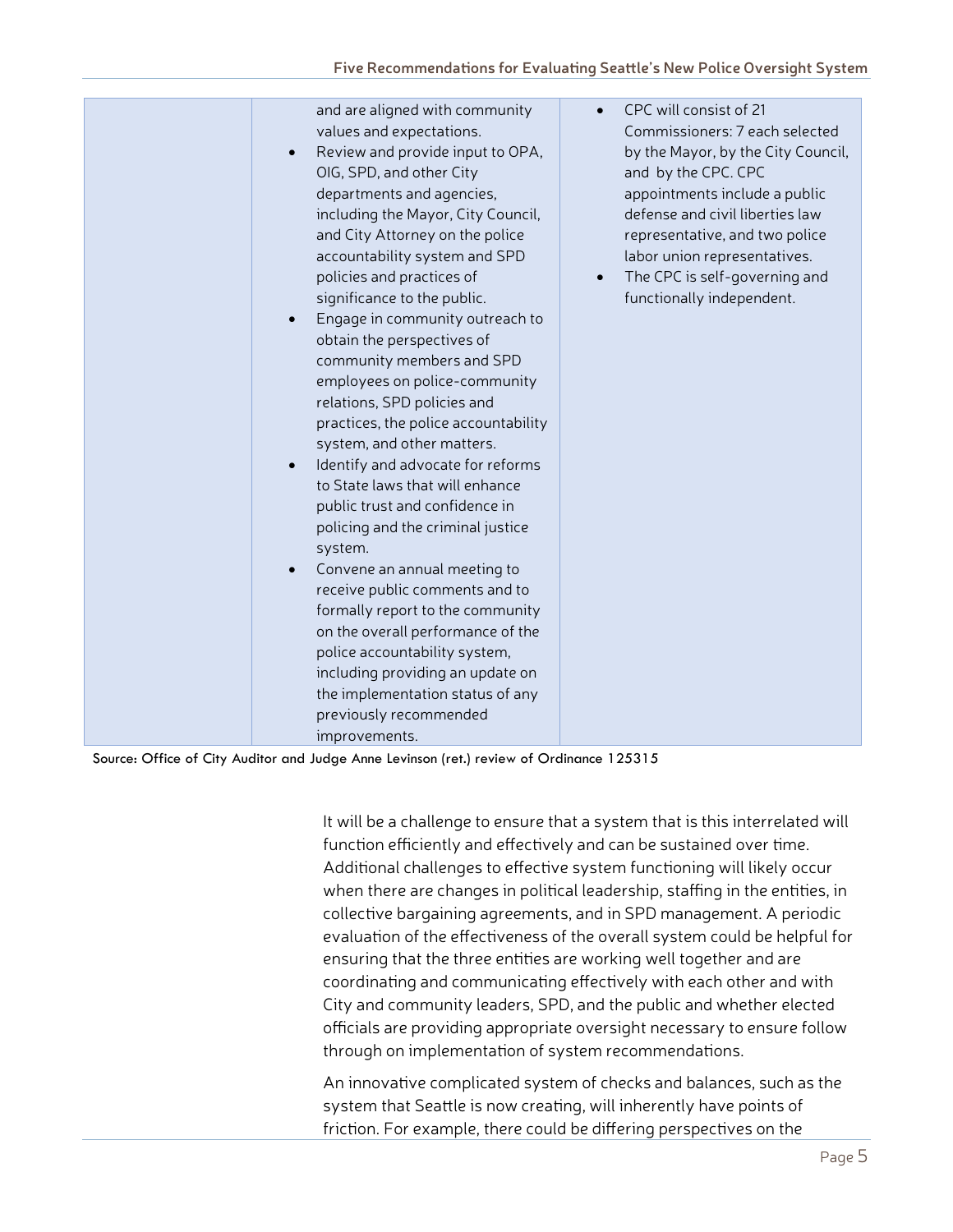threshold at which issues might be considered "systemic" or various ideas about how best to incorporate community input. Moreover, with any new system, there will inevitably be some faltering. Therefore, care will need to be taken to ensure that the evaluation does not become a means to unfairly hinder the work of the oversight entities or assign blame. It will be important for the evaluators to have a comprehensive understanding of the vision, goals and expectations underlying the requirements of the authorizing ordinance so that the evaluation can assess whether elected officials have ensured promises made to the community in adoption of the authorizing ordinance have been fulfilled. Our recommendations encourage the City to approach this system evaluation in a manner that fosters continuous improvement and promotes empowerment among the entities and the community they serve. A periodic assessment will allow the City to catch issues and challenges that arise, gathering feedback from those implementing and managing the entities, so that the oversight system can leverage the strengths that each entity brings to improving public safety.

Further, it is important to note that, in accordance with principles of effective evaluation any evaluation of Seattle's new police oversight system should be rigorous, reflective of the community, and adequately resourced. The five recommendations presented in the next section will help ensure that the evaluation will follow these three principles.

| <b>Rigorous</b>                          | • An effective evaluation is informed by research, and it follows<br>scientific methods. Our recommendations below include the<br>use of an established evaluation framework and scientifically<br>validated tools.                 |  |
|------------------------------------------|-------------------------------------------------------------------------------------------------------------------------------------------------------------------------------------------------------------------------------------|--|
|                                          |                                                                                                                                                                                                                                     |  |
| <b>Reflective</b><br>of the<br>community | • An effective evaluation reflects community context and<br>incorporates community input. Our recommendations below<br>include reliable tools for self-evaluation and practices for<br>gathering and incorporating community input. |  |
|                                          |                                                                                                                                                                                                                                     |  |
| Adequately<br>Resourced                  | • An effective evaluation is not cheap. Our recommendations<br>below would require sufficient funding for planning and<br>coordination, staff, consultants, data-gathering activities, and<br>report-writing.                       |  |

Source: Office of City Auditor literature review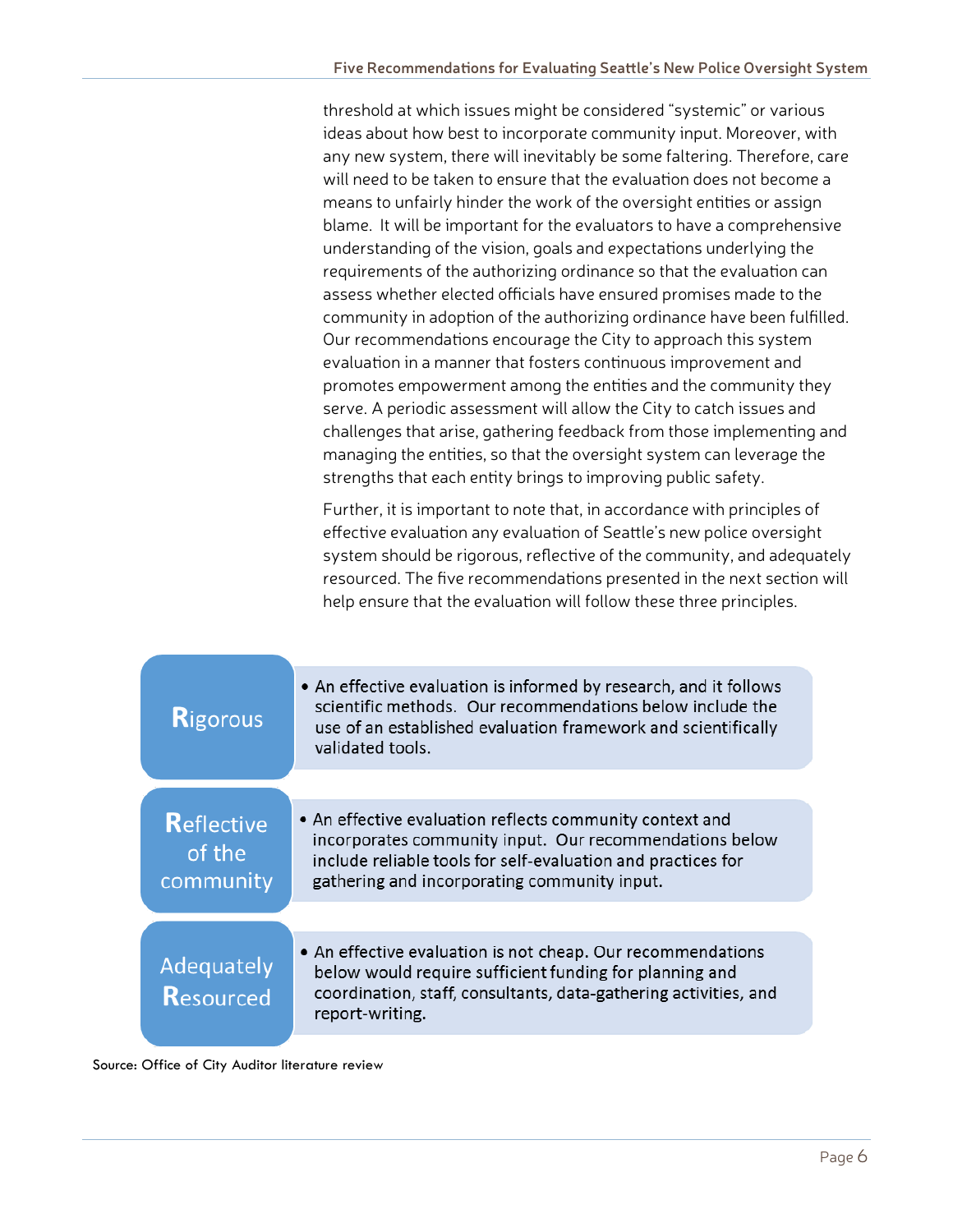Finally, the question of who should perform an evaluation of Seattle's new police oversight system will require very careful consideration by the City. Unfortunately, the police accountability professionals with whom we spoke offered no ready examples of analogous evaluations, nor any clear roadmaps for how to proceed with the undertaking. And the research on measures and outcomes for police oversight systems is nascent.

The lack of ready roadmaps for how to proceed with an evaluation of the police oversight system makes the decision about who should do the evaluation increasingly important and complicated. Who evaluates the police oversight system could greatly affect how the evaluation is received and acted upon. If an evaluator from outside the system performs the evaluation, would the entities and SPD be trusting enough to participate fully and meaningfully? Would an outside evaluator further complicate the already tangled set of interdependencies among the entities and SPD? If the evaluation is vested in one of the entities, might it disrupt the checks and balances of the system? Might it privilege that entity over the other two? Under either scenario (i.e., if the evaluation is performed by an outsider or by one of the entities), the legitimacy of the evaluation and its findings could be negatively impacted.

Some strategies that might help address issues of buy-in and legitimacy of the evaluation are included in our recommendations below. For example, an empowerment evaluation framework (see recommendation #2 below) would actively include representatives from each of the entities and SPD in the evaluation design and implementation. Such strategies all take time and cost money. Ultimately, whomever the City chooses to conduct the evaluation of the police oversight should be afforded the time and resources necessary to work through issues that might otherwise adversely affect the usefulness and legitimacy of the evaluation.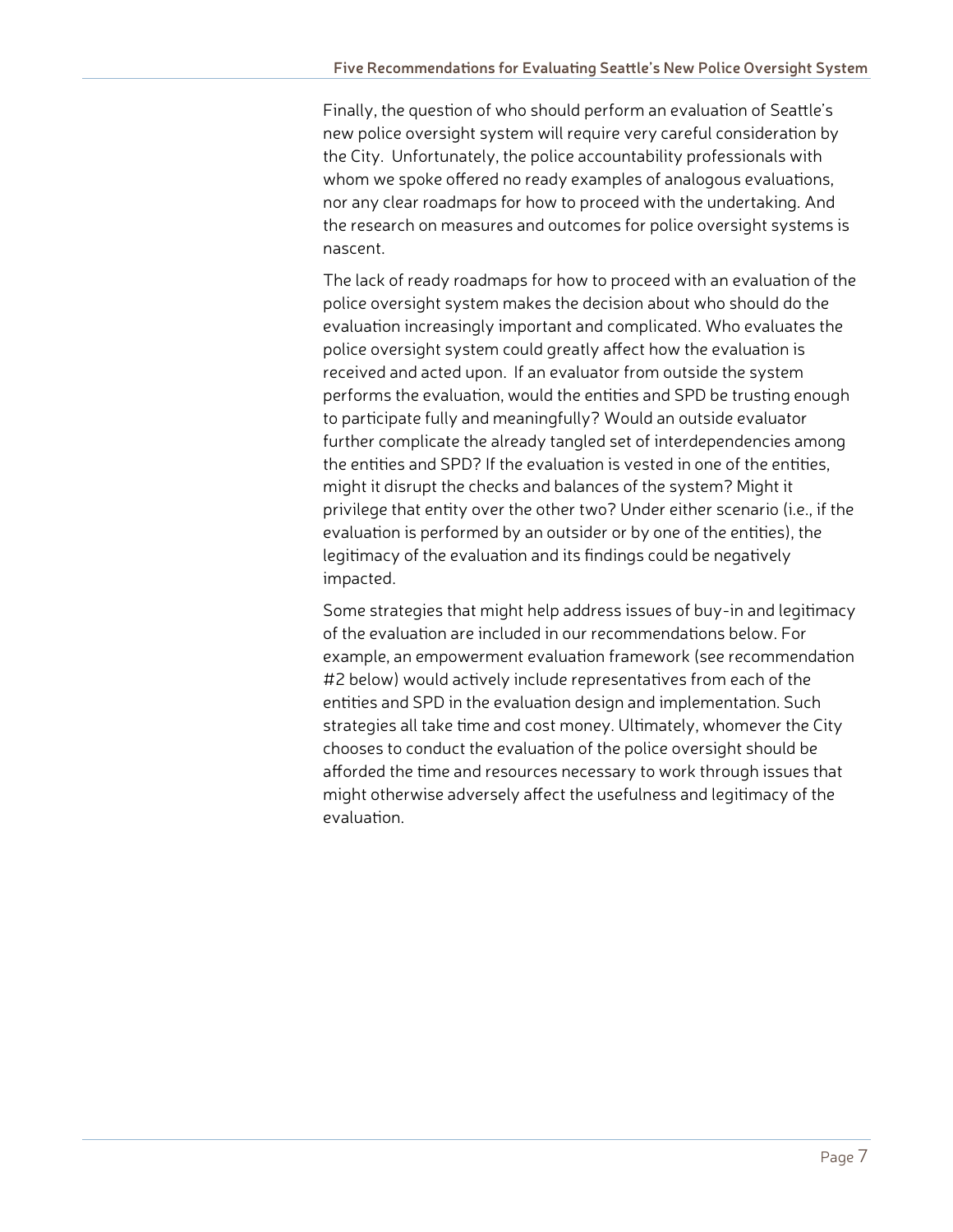### FIVE SPECIFIC RECOMMENDATIONS

#### Recommendation 1 **It is important to evaluate the overall system functioning to ensure that the new police oversight system is effective.**

"The (police accountability) system that you are creating in Seattle is breaking important new ground. There isn't anything like it anywhere else."

> - Sam Walker, Emeritus Professor, School of Criminology and Criminal Justice, University of Nebraska, Omaha [3](#page-9-0)

**Police accountability professionals concur that periodic evaluation of Seattle's police oversight structure is a good idea, however no ready roadmap exists**

 $\overline{a}$ 

Office of City Auditor staff recently spoke with eight local and national police accountability professionals<sup>[4](#page-9-1)</sup> about Seattle's proposed new oversight system, and they agreed Seattle's new oversight structure is more complex and unlike any other known model. These professionals were generally enthusiastic and hopeful about Seattle's new system. Moreover, all agreed that given the importance of its role and the complexity of its structure, it would be wise for the City to consider a periodic evaluation of the overall system functioning. However, since Seattle is charting new territory with its model, and citizen oversight of the police is an under-researched area, the professionals with whom we spoke could not offer a ready road-map for an evaluation of Seattle's proposed oversight system. Nor could they identify an agency or set of agencies who would be suitable peers for Seattle's structure, and several stressed the importance of including community perspective in the evaluation. All the professionals agreed that how the evaluation is structured and who is doing it are very important to its success and to ensuring that it is done in an objective, constructive manner.

Further, the evaluation must consider the broader context, beginning with a thorough understanding of the intended goals of the terms of the authorizing ordinance, in order to assess whether the goals are being met. The evaluation must also assess whether the work of the three entities was fully enabled (or was hampered) by factors controlled by City elected officials, including: timely provision of contractual authority, financial capacity, buffering from interference, and implementation of recommended reforms.

<span id="page-9-0"></span><sup>3</sup> Sam Walker, Emeritus Professor, School of Criminology and Criminal Justice, University of Nebraska, Omaha, Interview with Office of City Auditor staff, March 31, 2017 (Walker, 2017)

<span id="page-9-1"></span><sup>4</sup> Office of City Auditor interviews: Sam Walker, March 31, 2017; Judge Anne Levinson (ret.), April 5, 2017, Pierce Murphy, April 6, 2017, Richard Rosenthal April 10, 2017, Sam Pailca. April 11, 2017, Michael Gennaco, April 11, 2017, and Nicholas Mitchell, April 20, 2017, Phil Eure, April 25, 2017.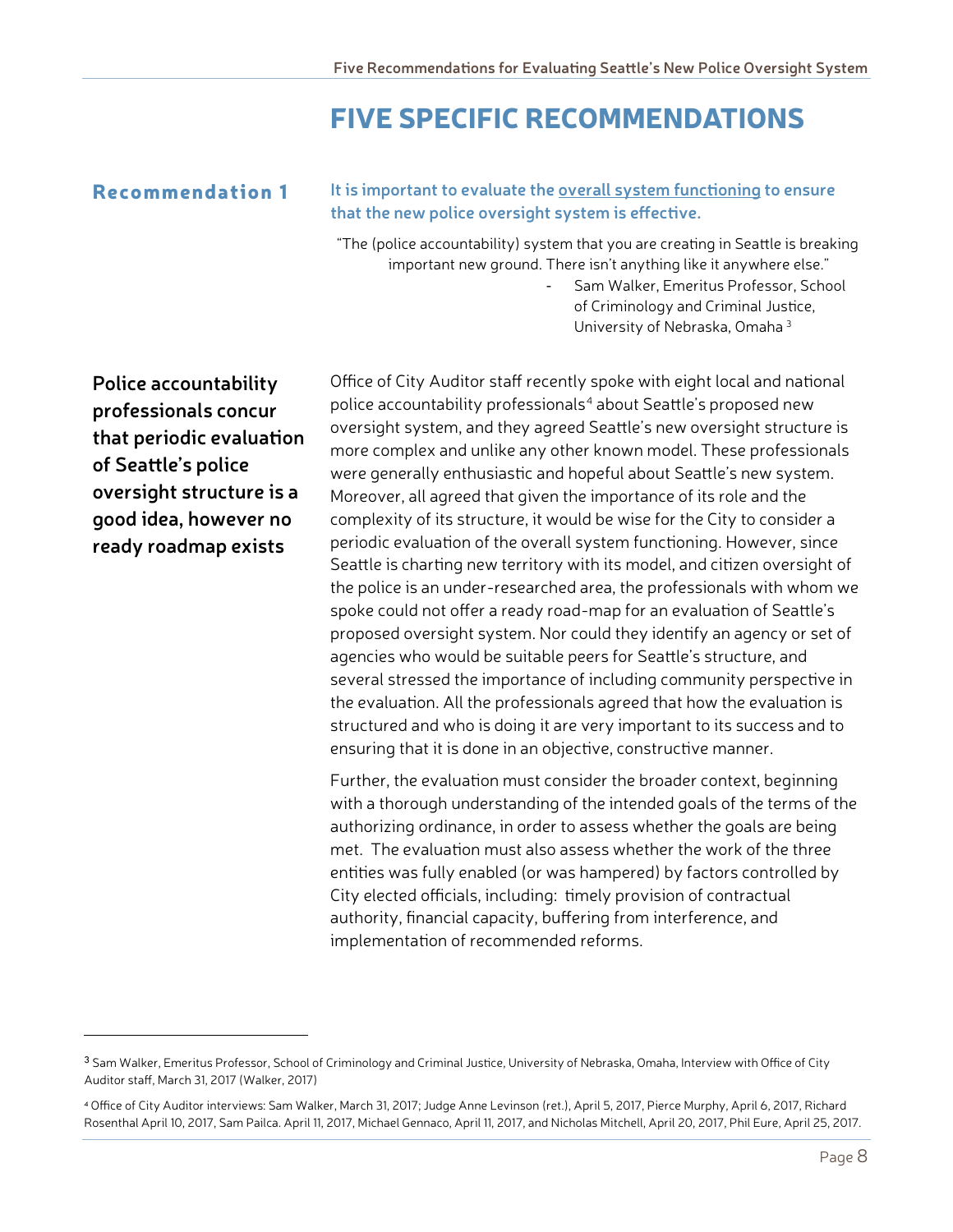### **An evaluation of the overall police oversight system can promote improvement, coordination, accountability, celebration, and sustainability**

#### **Local oversight of policing is particularly important now**

 $\overline{a}$ 

Functions of a high-quality evaluation can include: improvement, coordination, accountability, celebration, and sustainability.<sup>5</sup> Given the complexity and innovation of Seattle's new police oversight system, it is easy to imagine how these functions of an evaluation might apply. A periodic evaluation of the overall system would provide an opportunity to identify under-resourced areas and threats to independence of the entities. The evaluation could promote and verify the extent of cooperation among the three entities involved in police accountability (OIG, OPA, CPC) and SPD. Further, the evaluation could be a vehicle for celebrating recommendations that have been implemented and significant outcomes achieved. Finally, in examining such issues as the effectiveness of the communications of the three police oversight entities about their work with the public, the Mayor, the City Council and the Police Monitor, an evaluation will help promote public trust, which is key to the long-term sustainability of the oversight system.

In March, 2017 the U.S. Attorney General issued a memo<sup>[6](#page-10-1)</sup> requiring the U.S. Department of Justice to re-examine all its activities including existing or planned consent decrees. The memo states that, "local control and local accountability are necessary for effective local policing. It is not the responsibility of the federal government to manage non-federal law enforcement agencies." The memo signals that Seattle (and all other local jurisdictions) might expect little help from the federal government for police oversight under the present administration. This current climate makes it perhaps increasingly important that Seattle's local system for police oversight is as effective as possible. A periodic evaluation of the overall functioning of the police oversight system is an important tool to ensure that our system is robust and effective.

Further, policing scholar Brenda Bond suggests, *"that by creating a culture of assessment and evaluation, Seattle is setting a standard for a high performing, adaptable and legitimate police organization that values learning and reflection as part of its core values. Similar ways of thinking have taken hold in the healthcare/medical industry where physicians and nurses talk about and learn from implementation for the purpose of improving their work and patient outcomes – rather than minimize or hide mistakes or failed attempts at new or innovative activities. A culture of learning will support and promote high performance in Seattle's police oversight system."* (Bond, 2017)

<span id="page-10-0"></span><sup>5</sup> See the Evaluation Primer from Community Anti-Drug Coalitions of America for examples of the five functions of evaluation : <http://www.cadca.org/sites/default/files/resource/files/evaluationprimer.pdf>

<span id="page-10-1"></span><sup>6</sup> See March 31, 2017 memo from U.S. Attorney General <https://www.justice.gov/opa/press-release/file/954916/download>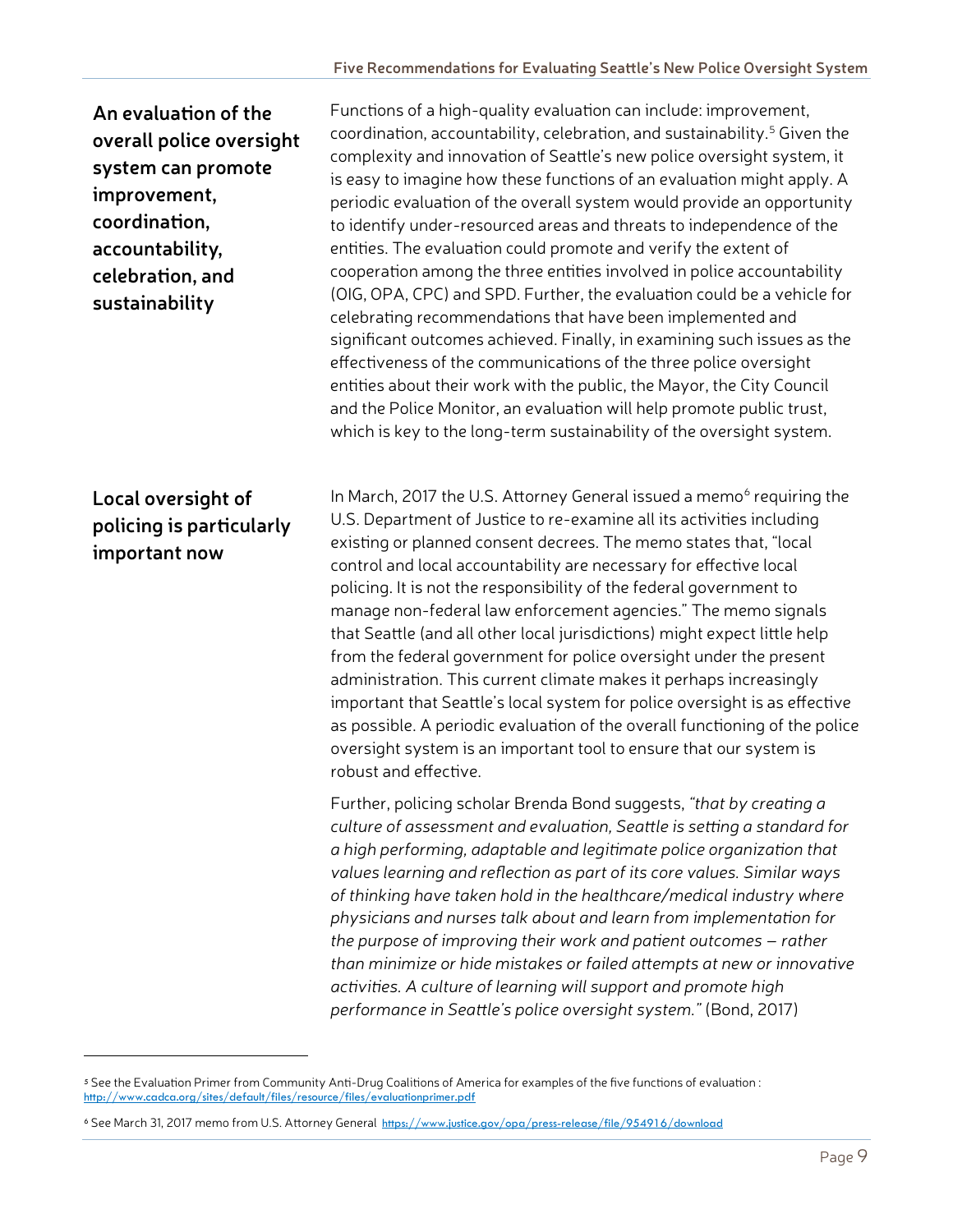#### Recommendation 2 **The system evaluation must be an appropriate fit for the Seattle context and community.**

"Every community should define the appropriate form and structure of civilian oversight to meet the needs of that community."

> Final report of the President's Task Force on 21<sup>st</sup> Century Policing, May, 2015<sup>[7](#page-11-0)</sup>

### **Police oversight systems should reflect the "best fit" for the community**

A recent report for the U.S. Office of Justice Programs and the National Association for Civilian Oversight of Law Enforcement (NACOLE) concluded that "no single model of oversight is going to work for all jurisdictions" and recommended that "jurisdictions should focus on "best-fit" rather than "best practices" when considering how to structure civilian oversight." (DeAngelis, Rosenthal, & Buchner, 2016) The authors reached this conclusion from data gathered from 97 police oversight entities in the U.S. They found that the structure and characteristics of the oversight systems varied considerably. Factors that influenced the structure of the police oversight systems included: the strengths and challenges of the police department, local crises or precipitating events (e.g., use of force), community history and unique characteristics, and availability of resources.

This "best fit" recommendation was also consistent with recommendation 2.8 of the 2015 Report of the President's Task Force on 21<sup>st</sup> Century Policing which called for each community to determine the oversight structure that meets the needs of that community. (President's Task Force on 21st Century Policing, 2015) Since there is broad agreement that the police oversight structure itself should be specifically designed to meet the unique needs of the community, it follows that the evaluation of the police oversight system should also reflect the "best fit" for the community.

**The Community Police Commission (CPC) can help ensure that an evaluation of the police oversight system is the "best fit" for Seattle**

 $\overline{\phantom{a}}$ 

An important part of the police oversight context in Seattle is that considerable progress has been made in recent years, including the development of the CPC. In 2012, the City of Seattle signed a settlement agreement with the U.S. Department of Justice to initiate police reform. Subsequently, the City established the  $CPC<sup>8</sup>$  $CPC<sup>8</sup>$  $CPC<sup>8</sup>$ , which became operational in 2013. "The CPC's charge is to represent a broad range of community perspectives, reach out and engage communities directly, get critical feedback, and then recommend changes to Seattle Police Department

<span id="page-11-0"></span><sup>&</sup>lt;sup>7</sup> See recommendation 2.8 of the Final Report of the President's Task Force on 21<sup>st</sup> Century Policing, May, 2015 [https://cops.usdoj.gov/pdf/taskforce/taskforce\\_finalreport.pdf](https://cops.usdoj.gov/pdf/taskforce/taskforce_finalreport.pdf)

<span id="page-11-1"></span><sup>8</sup> See Ordinance 12402[1 http://clerk.ci.seattle.wa.us/~scripts/nph](http://clerk.ci.seattle.wa.us/%7Escripts/nph-brs.exe?d=CBOR&s1=124021.ordn.&Sect6=HITOFF&l=20&p=1&u=/%7Epublic/cbor1.htm&r=1&f=G)[brs.exe?d=CBOR&s1=124021.ordn.&Sect6=HITOFF&l=20&p=1&u=/~public/cbor1.htm&r=1&f=G](http://clerk.ci.seattle.wa.us/%7Escripts/nph-brs.exe?d=CBOR&s1=124021.ordn.&Sect6=HITOFF&l=20&p=1&u=/%7Epublic/cbor1.htm&r=1&f=G)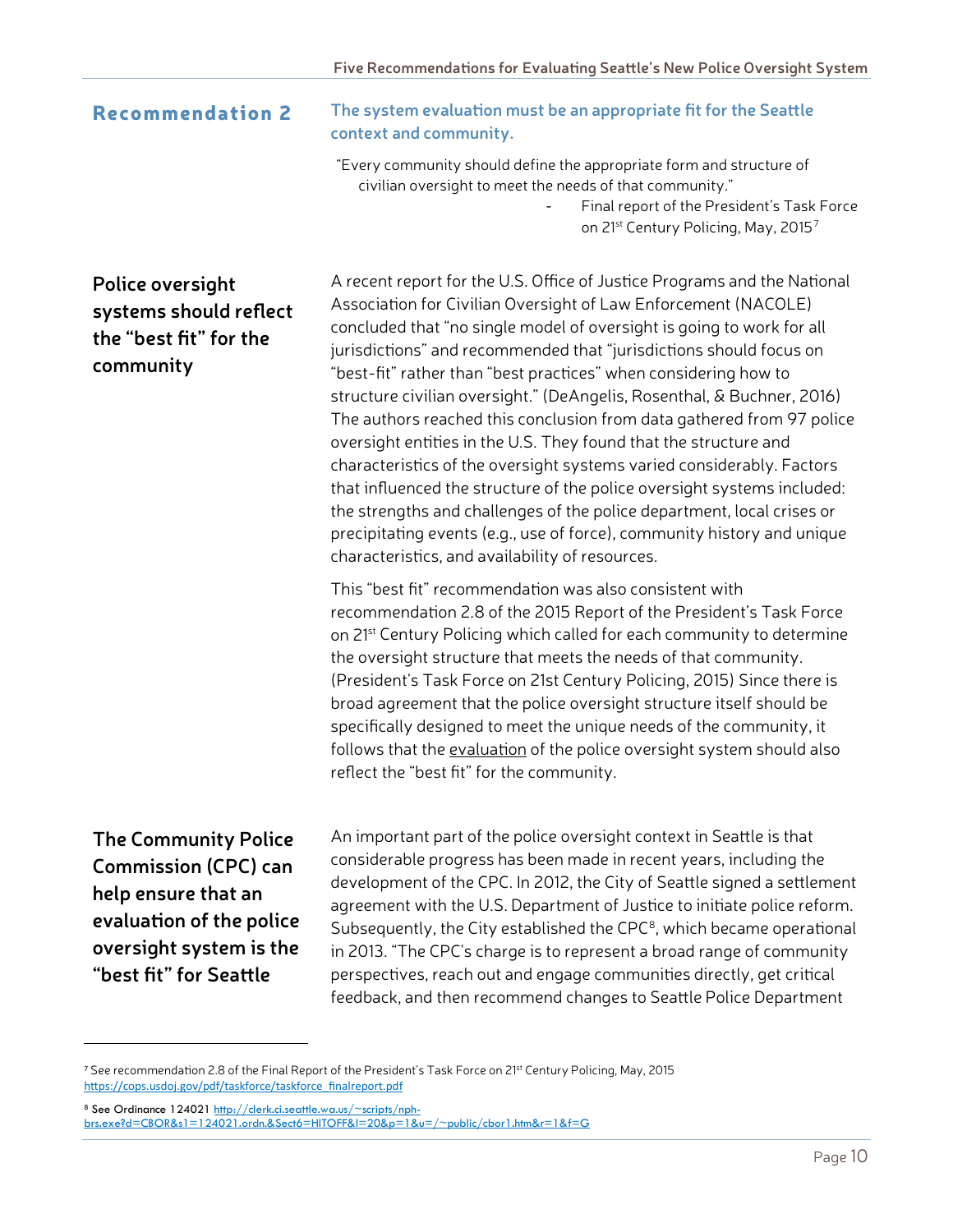(SPD) and police accountability system policies and practices . . . All CPC recommendations are intended to: ensure police services comply with the constitution and the laws of the United States and Washington state; increase the effectiveness of the police accountability system; and promote public confidence in SPD"[9](#page-12-0)

The legislation for Seattle's new police oversight system calls for the CPC to "review and provide input to OPA, OIG, SPD, and other City departments and offices, including the Mayor, Council, and City Attorney on the police accountability system, police services, and SPD policies and practices of significance to the public . . ." It also is responsible for an annual report that includes "an evaluation of the extent to which all the purposes, duties, and responsibilities detailed in [the ordinance] have been met.".<sup>[10](#page-12-1)</sup> The CPC's charge under the new ordinance and its work in recent years position the CPC well to ensure that an evaluation of the police oversight system is appropriately reflective of the community, adequately responds to community concerns, and is effectively communicated to the community.

A recent report describing the CPC's first several years of operation highlight the CPC's appreciation of the complexity of the issues and its commitment to inclusivity. *"There is an understanding that the issues are complex, and multiple perspectives are valid. Many issues cannot be resolved easily, but there is increasingly a shared belief that 'we are all in this together,' and there is agreement that genuine collaboration is of value in surfacing important issues, identifying options for resolution, and ultimately putting into place better, more effective policies and practices. The CPC has gained credibility because it sought to build a bridge between the police and the community and has shared and honored the values and expectations of both."* (Graef, 2015)

l

<span id="page-12-0"></span><sup>9</sup> See CPC's website at: [http://www.seattle.gov/community-police-commission/about-us#](http://www.seattle.gov/community-police-commission/about-us)mission

<span id="page-12-1"></span><sup>&</sup>lt;sup>10</sup> See Ordinance 125315,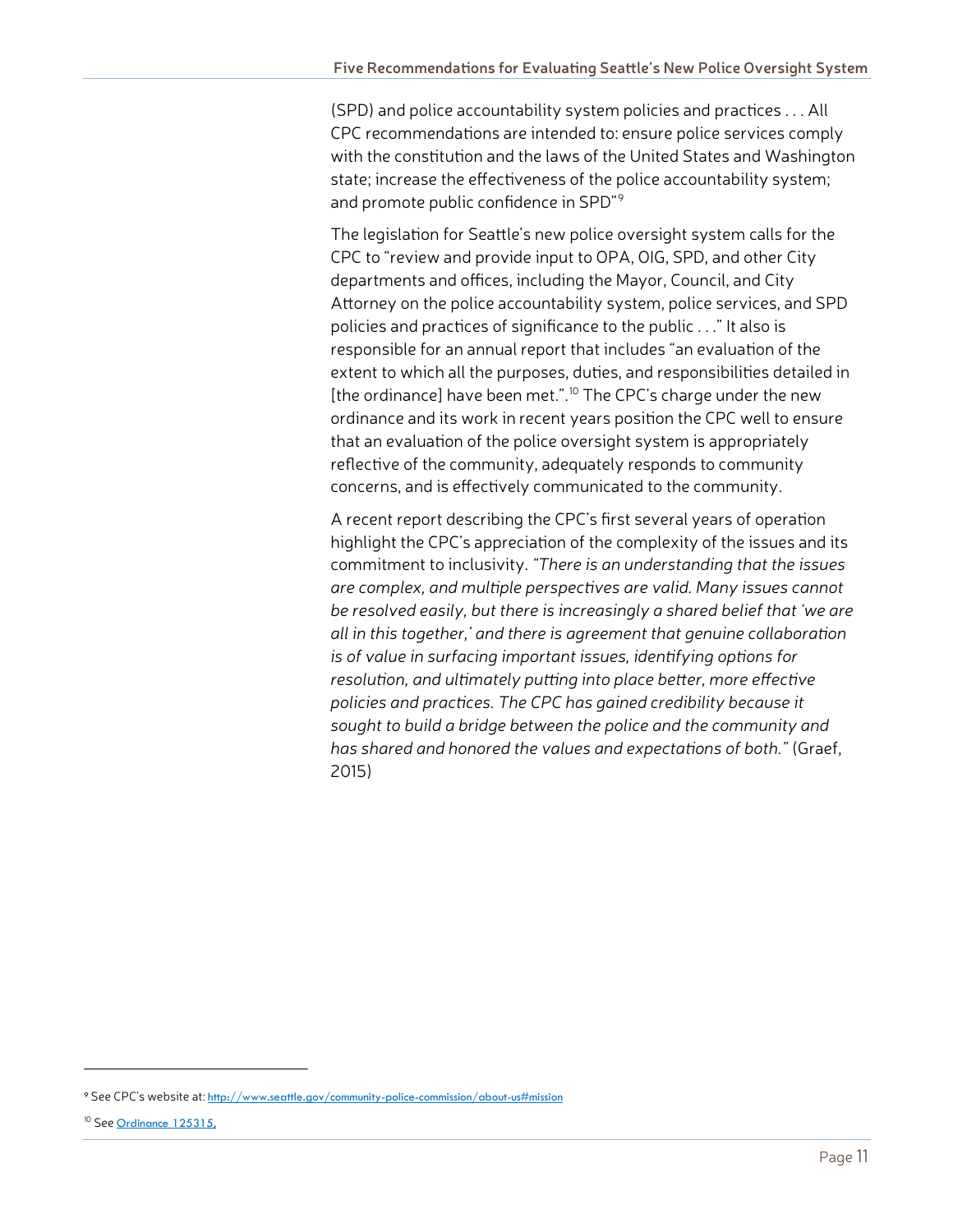**The City might consider using an "empowerment evaluation" framework to ensure that the evaluation of the police oversight system is an appropriate fit for the Seattle context and community**

Empowerment evaluation is a professional and systematic approach to self-evaluation that has been used in over 16 countries and a diverse array of organizations including Hewlett-Packard, the Centers for Disease Control, the Arkansas Department of Education, and womenartisan's cooperatives in Peru. Empowerment evaluation is conducted by the organization itself, with coaching and technical assistance from an evaluator(s), who ensures the rigor of the evaluation but does not control the evaluation. Organization staff and stakeholders are provided with evaluation concepts, techniques, and tools that are used for selfevaluation of the organization. The focus of the evaluation is continuous improvement. The ten principles of empowerment evaluation include: improvement, community ownership, inclusion, democratic participation, social justice, community knowledge, evidence-based strategies, capacity building, organizational learning, and accountability. (Fetterman, Kafterian, & Wandersman, 2015)

*WATCH: One of the developers of empowerment evaluation, Dr. David Fetterman, former director of the Division of Evaluation in the School of Medicine at Stanford University, offers a six-minute Ignite presentation describing the theory and practice of empowerment evaluation.*

[https://www.youtube.com/watch?feature=player\\_embedded&v=fjU](https://www.youtube.com/watch?feature=player_embedded&v=fjUvV4HHH38) [vV4HHH38](https://www.youtube.com/watch?feature=player_embedded&v=fjUvV4HHH38)

Empowerment evaluation has been used effectively in very complex systems that involve community-based intervention operating at multiple jurisdictional levels, for which there is the need to accommodate for the contexts of sites, organizations, or individuals, and the complex hierarchies that exist among these entities. (Wandersman, Alia, Cook, Hsu, & Ramaswamy, 2016) This makes empowerment evaluation an approach worth considering for Seattle new and complex police oversight system. There are books, guides and online resources that describe the practice of empowerment evaluation and offer case studies that can help the City determine whether the empowerment evaluation framework is well-suited for an evaluation of the police oversight system.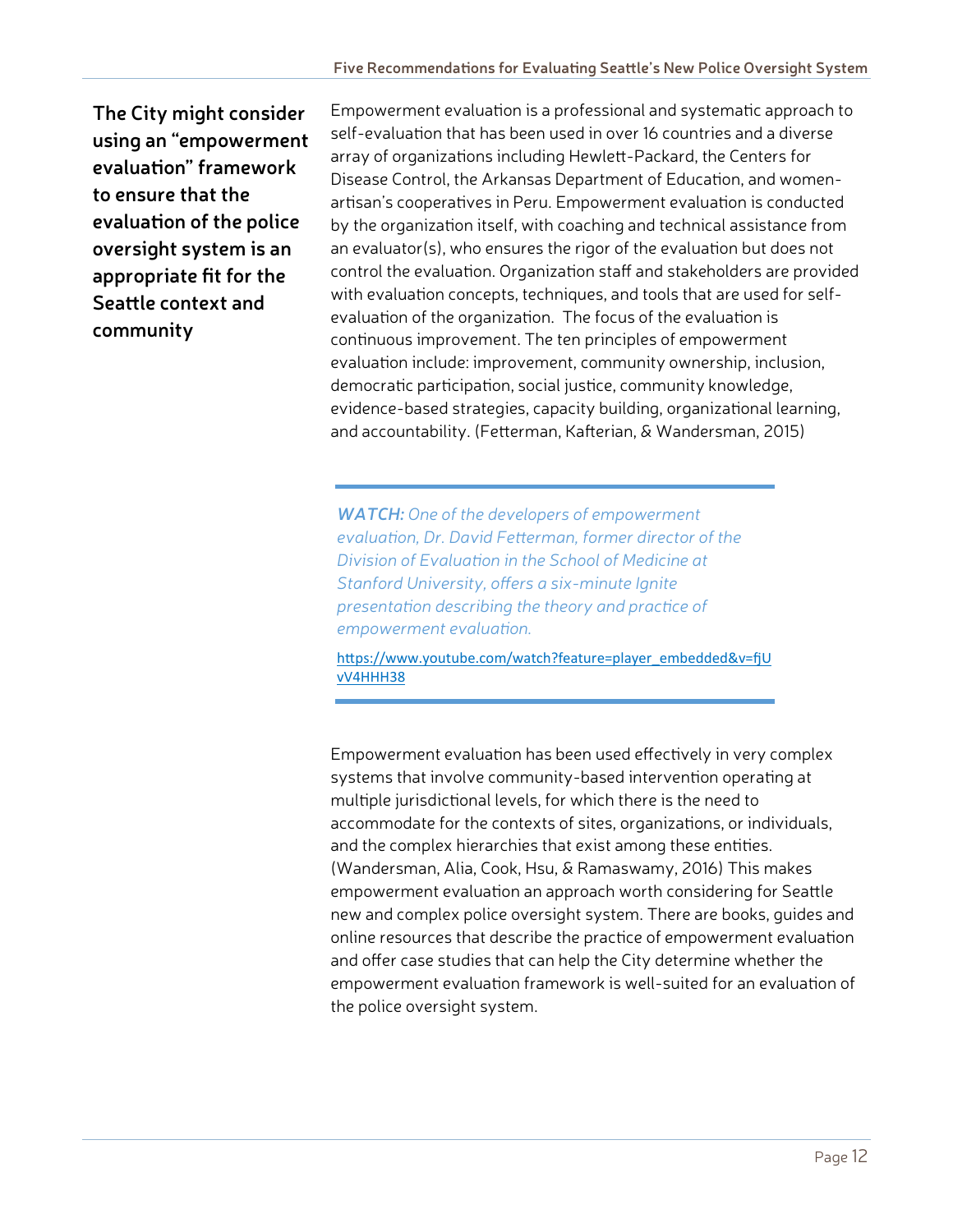Recommendation 3 **Shared goals among the entities as well as protocols, expectations, and metrics should be developed in advance of a system evaluation.**

> "When you are starting out, you need some very formal structural things in place that provide clarity around roles and responsibilities."

> > Brenda J. Bond, Chair of the Institute for Public Service, Sawyer Business School, Suffolk University, Boston<sup>[11](#page-14-0)</sup>

**Clarify goals, roles, and responsibilities in advance of the initial evaluation of the police oversight system**

l

An evaluation of Seattle's new police oversight system will require significant advance preparation. Several of the police oversight professionals with whom we spoke stressed the need for the three oversight entities, along with SPD, the Mayor's Office, City Council, and others to clarify their goals, roles, and responsibilities early on to lay the foundation for a future evaluation. Roles and responsibilities as described in the new police oversight legislation will require additional detail and clarifications before they can be effectively operationalized. In addition, it will be very important for the evaluation that the entities and other stakeholders establish clear goals for the police oversight system as a whole.

DeAngelis, Rosenthal, & Buchner (2016) identified eight goals for police oversight entities that were commonly cited in academic and policy reports on oversight. King County, WA has established seven goals for police oversight (Anderson, Brubaker, DeBlieck, Leary, & Dean, 2015)

Figure 2 below presents a comparison of the eight goals cited in the literature and the seven oversight goals for King County.

<span id="page-14-0"></span><sup>11</sup> Brenda Bond, Chair of the Institute for Public Service, Sawyer Business School, Suffolk University, Boston, Interview with Office of City Auditor Staff, April 12, 2017 (Bond, 2017)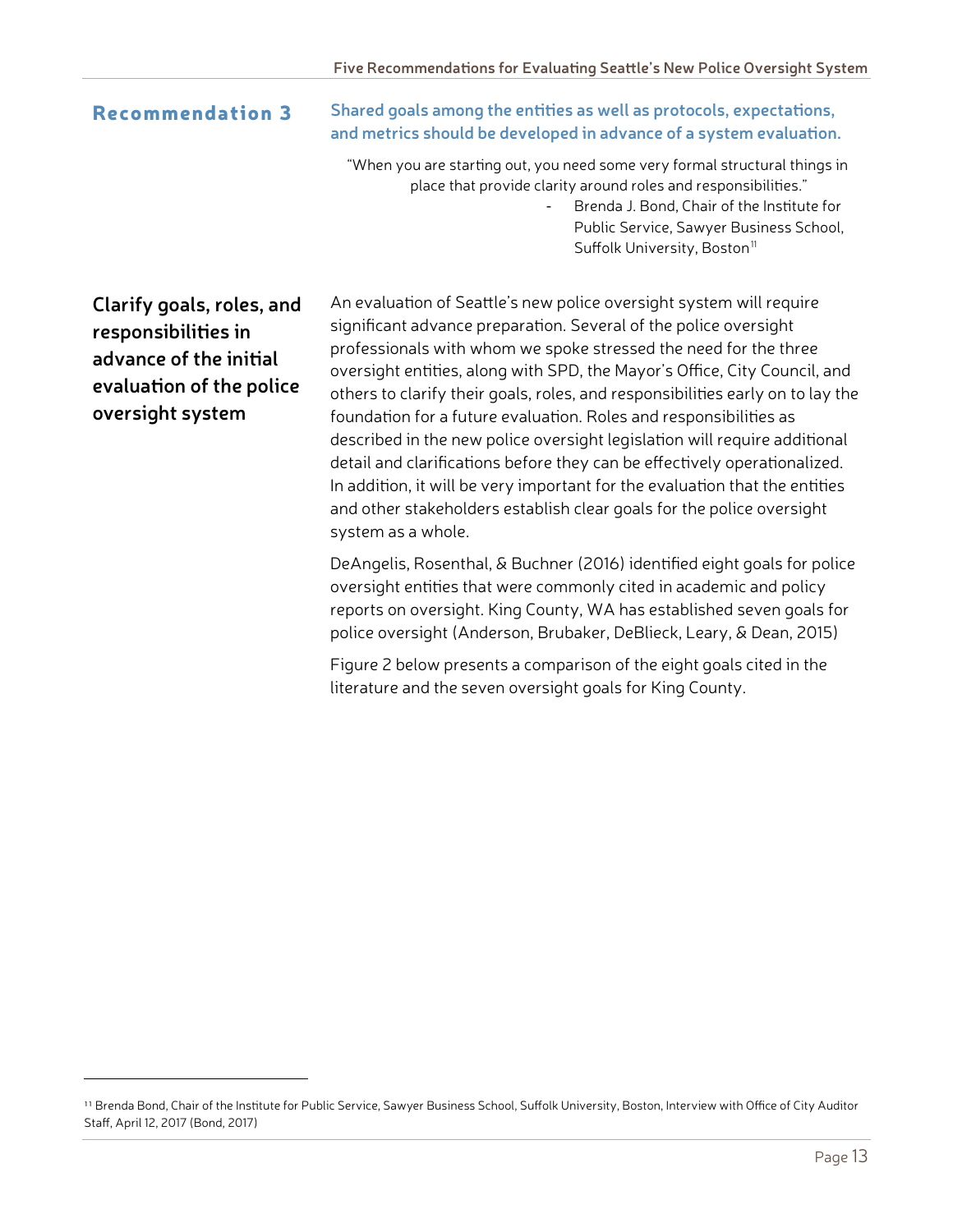#### **Figure 2: Comparison of goals for police oversight**

| Civilian oversight in King County should:<br>Function independently;<br>Ensure that the police complaints process is<br>accessible to all and to remove impediments to the<br>Bolster public confidence and ensure proper<br>filing of lawful complaints.<br>oversight of the King County Sheriff's Office;                                                                                                                                                                                                                                                                                                                                                                                                                                                                                                                                                                                                                                                                                                                                                                                                                                                                                                                                                                                                                                                                                                                                                         |  |
|---------------------------------------------------------------------------------------------------------------------------------------------------------------------------------------------------------------------------------------------------------------------------------------------------------------------------------------------------------------------------------------------------------------------------------------------------------------------------------------------------------------------------------------------------------------------------------------------------------------------------------------------------------------------------------------------------------------------------------------------------------------------------------------------------------------------------------------------------------------------------------------------------------------------------------------------------------------------------------------------------------------------------------------------------------------------------------------------------------------------------------------------------------------------------------------------------------------------------------------------------------------------------------------------------------------------------------------------------------------------------------------------------------------------------------------------------------------------|--|
|                                                                                                                                                                                                                                                                                                                                                                                                                                                                                                                                                                                                                                                                                                                                                                                                                                                                                                                                                                                                                                                                                                                                                                                                                                                                                                                                                                                                                                                                     |  |
| Ensure that internal investigations are fair and<br>Increase understanding, confidence, and trust<br>$\bullet$<br>$\bullet$<br>thorough, findings are reasonable and evidence-<br>between the King County Sheriff's Office and the<br>based and discipline is appropriate.<br>public;<br>Improve public confidence in the police and local<br>Ensure integrity, transparency, and accountability<br>government by demonstrating that internal<br>in law enforcement;<br>investigations are fair and thorough and findings<br>Foster community trust in, and respect and<br>and discipline are reasonable and appropriate.<br>support for the King County Sheriff's Office;<br>Enhance the transparency of police organizations<br>Ensure the thoroughness, objectivity, and<br>by publicly reporting on the department's efforts<br>adequacy of those investigations and any<br>in holding its officers accountable.<br>resultant discipline; and<br>Strengthen police organizations by analyzing<br>Identify systemic problems and opportunities for<br>$\bullet$<br>patterns in complaints and other police-related<br>improvement.<br>data to improve policies, practices, training and<br>management.<br>Deter officers from engaging in misconduct<br>through the creation of more effective and<br>consistent investigation and disciplinary<br>processes.<br>Reduce legal liability from officer misconduct.<br>Improve the public's understanding of police |  |

Sources[: https://www.ojpdiagnosticcenter.org/sites/default/files/NACOLE\\_AccessingtheEvidence\\_Final.pdf](https://www.ojpdiagnosticcenter.org/sites/default/files/NACOLE_AccessingtheEvidence_Final.pdf) and [http://www.kingcounty.gov/depts/auditor/auditor](http://www.kingcounty.gov/depts/auditor/auditor-reports/all-landing-pgs/2015/kcso-oleo-2015.aspx)-reports/all-landing-pgs/2015/kcso-oleo-2015.aspx

#### **Determine what baseline data should be collected in advance of the evaluation**

To measure the progress of the police oversight system over time, the City will need to collect baseline data at a point in time in advance of the first evaluation. There are many measures that the City might include in its evaluation. Evaluation questions may potentially include: Are the goals and objectives of the ordinance being accomplished? Are there barriers to that occurring? Did the entities receive funding, capacity, authority and independence as committed to? Are the elected officials ensuring follow through on recommended reforms? Are accountability results measured by the City through SeaStat, quarterly Chief's reports, legislative agenda, etc.?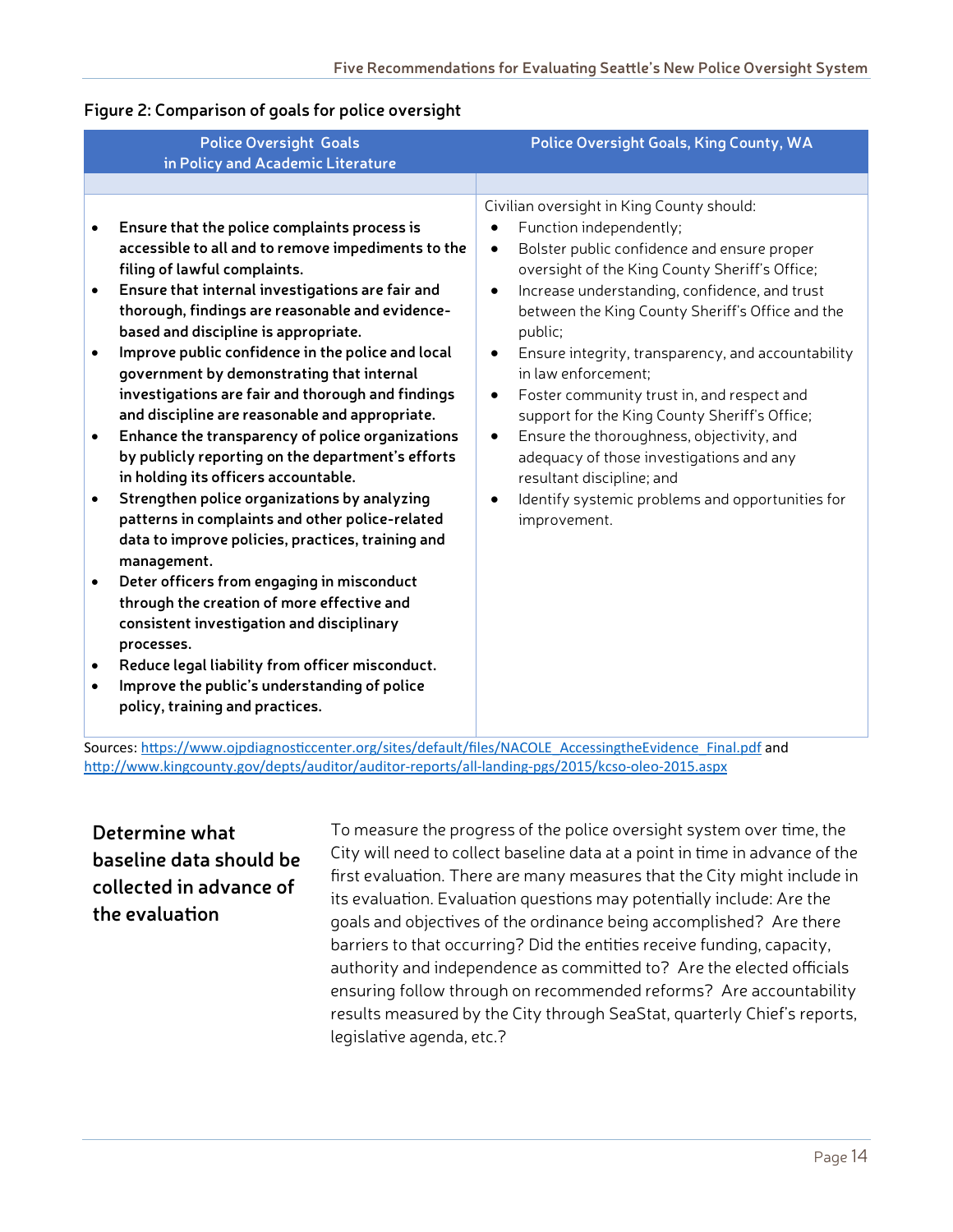DeAngelis, Rosenthal, and Bucher (2016) identified 12 interrelated principles that may strengthen police oversight, and which might, for example, serve as a framework to help identify elements of the evaluation:

- 1. Independence;
- 2. Adequate jurisdictional authority;
- 3. Unfettered access to records;
- 4. Full cooperation;
- 5. Access to law enforcement executives and internal affairs staff;
- 6. Support of process stakeholders;
- 7. Adequate resources;
- 8. Public reporting/transparency;
- 9. Use of statistical pattern analysis;
- 10. Community outreach;
- 11. Community involvement; and
- 12. Respect for confidentiality.

In addition, the City might want to measure over time the police oversight system's ability to effectively coordinate, communicate, and problem-solve among the entities and with SPD, elected officials, and the public. One approach that the City may want to consider using for evaluating these measures of system-functioning is relational coordination theory. Relational coordination theory promotes effective communication and high performance in complex organizations by applying three key concepts:

- "shared goals that transcend participants' specific functional goals
- shared knowledge that enables participants to see how their specific tasks interrelate with the whole process, and
- mutual respect that enables participants to overcome the status barriers that might otherwise prevent them from seeing and taking account of the work of others." (Gittell J. , 2013)

Relational coordination theory also includes measures of communication including frequency, timeliness, accuracy, and problem-solving. The evidence on relational coordination shows that entities that apply relational coordination activities and processes are more effective at achieving their outcomes of interest. Relational coordination is particularly useful for systems in which the actions of each participant affect and are affected by the actions of others. "It takes a high degree of relational coordination for participants to be able to mutually adjust their actions in response to each other's actions and outcomes." (Gittell J. , 2013) The complex organizational structure of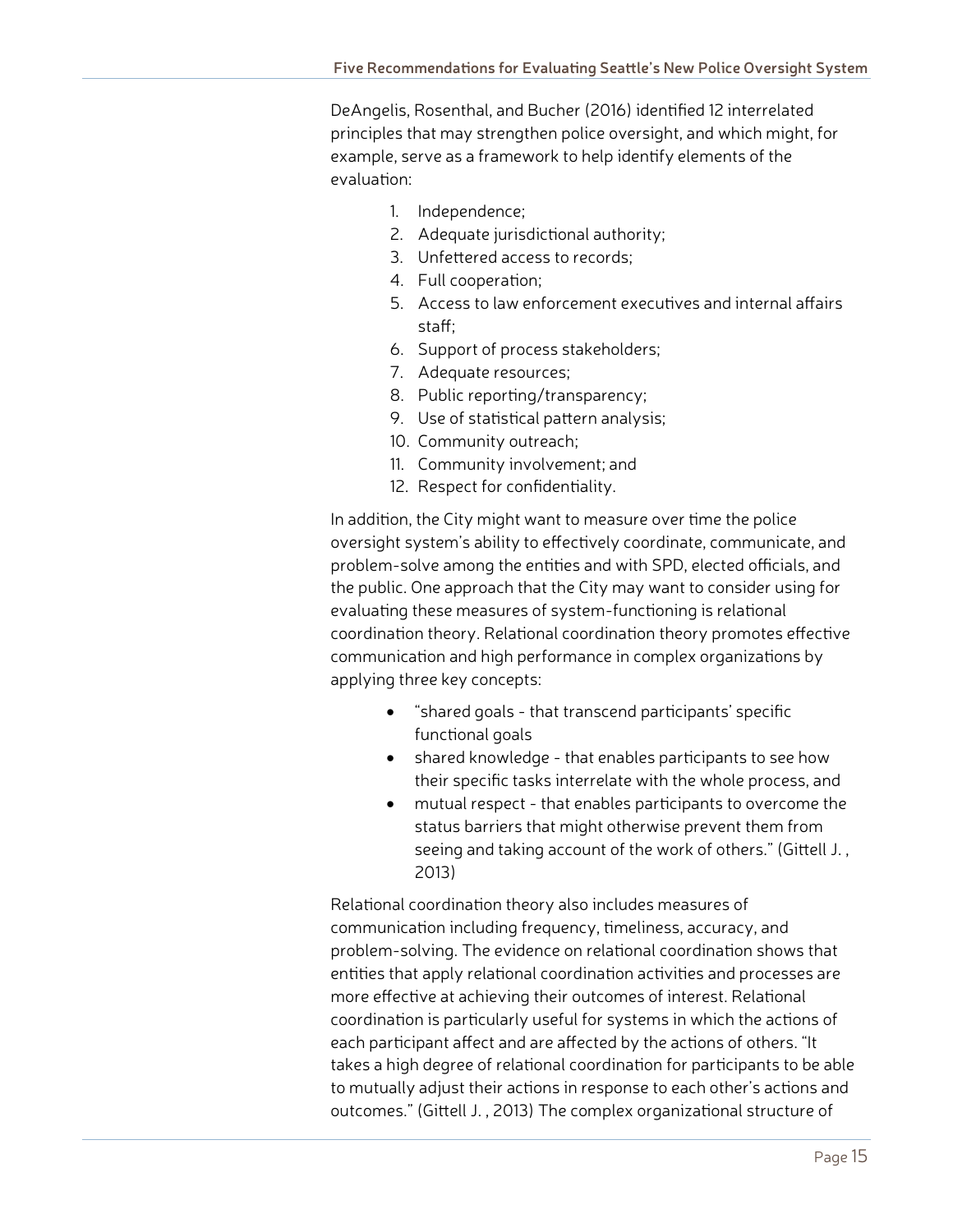the Seattle's new police accountability system with its interdependencies and checks and balances might benefit from an assessment of relational coordination. Researchers who have developed and support this framework have developed assessment tools and interventions that are discussed below in recommendation #4.

### **Establish evidencebased practices for effective communication and coordination in advance of the evaluation**

Some of the police oversight experts with whom we spoke expressed hope that the, once legislation is passed, that the oversight entities would "have a sit-down to clarify their roles and responsibilities and develop a plan for a series of meetings." (Walker, 2017) We hope that the City will consider establishing evidence-based practices for effective communication and coordination prior to the evaluation of the oversight system.

There are some policing scholars currently using evidence-based communication practice in their work. For example, Dr. Brenda Bond from Suffolk University, is making use of relational coordination and the evidence on interagency coordination and policy change the field of organizational science in the implementation and evaluation of a statewide, interagency gang reduction effort in Massachusetts. Dr. Bond is applying the relational coordination concepts in this complex strategy and acknowledges that entities in a high-functioning system must have: shared goals, shared knowledge of each entity's role toward those goals, and mutual respect. "Deliberate specific practices and evidence-based tools are necessary" from the start. Initially, these tools may include: shared protocols (e.g., MOU's), regular consistent meetings, and joint trainings. In Bond's work in Massachusetts she has learned that, "the more formal and the more in agreement people are about the roles, the better things operate. You also have to be explicit about how the entities will be held accountable by each other and by the broader public." (Bond, 2017)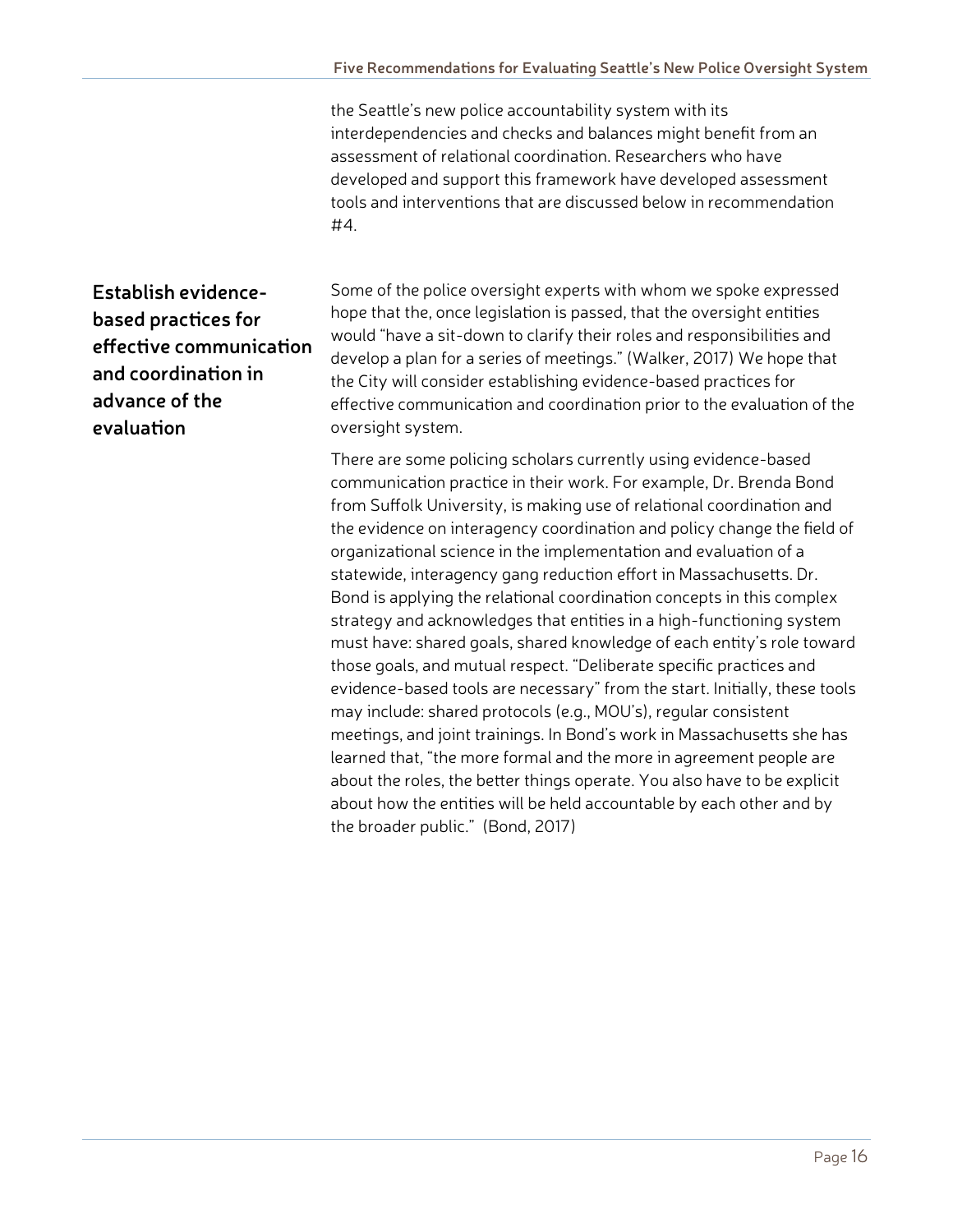Recommendation 4 **To the extent possible, the system evaluation should use tools and frameworks for assessing system functioning that are grounded in research.**

**Seek research-based frameworks and tools from other fields that can be used for the evaluation of Seattle's police oversight system** It is widely acknowledged that there is little evidence on what works in police oversight. In fact, the President's Task Force on 21<sup>st</sup> Century Policing urged "action on further research, based on the guiding principle of procedural justice, to find evidence-based practices to implement successful civilian oversight mechanisms." Many of the police oversight professionals with whom we spoke acknowledged the lack of research on what works in police oversight and the lack of established frameworks for evaluating oversight systems. They agreed that the City would be wise to look to other disciplines for evaluation tools that can be applied to police oversight.

The field of organizational science offers tools and frameworks for assessing communication and coordination that have been proven to improve outcomes in fields including healthcare, social services, airlines, and technology. The empowerment evaluation framework, described in recommendation #2 above, has been used in a wide variety of organizations, and has a growing research base.

Other examples of scientifically validated tools from organizational science that may be worth considering for the evaluation of Seattle's new police oversight system include:



#### Relational model of organizational change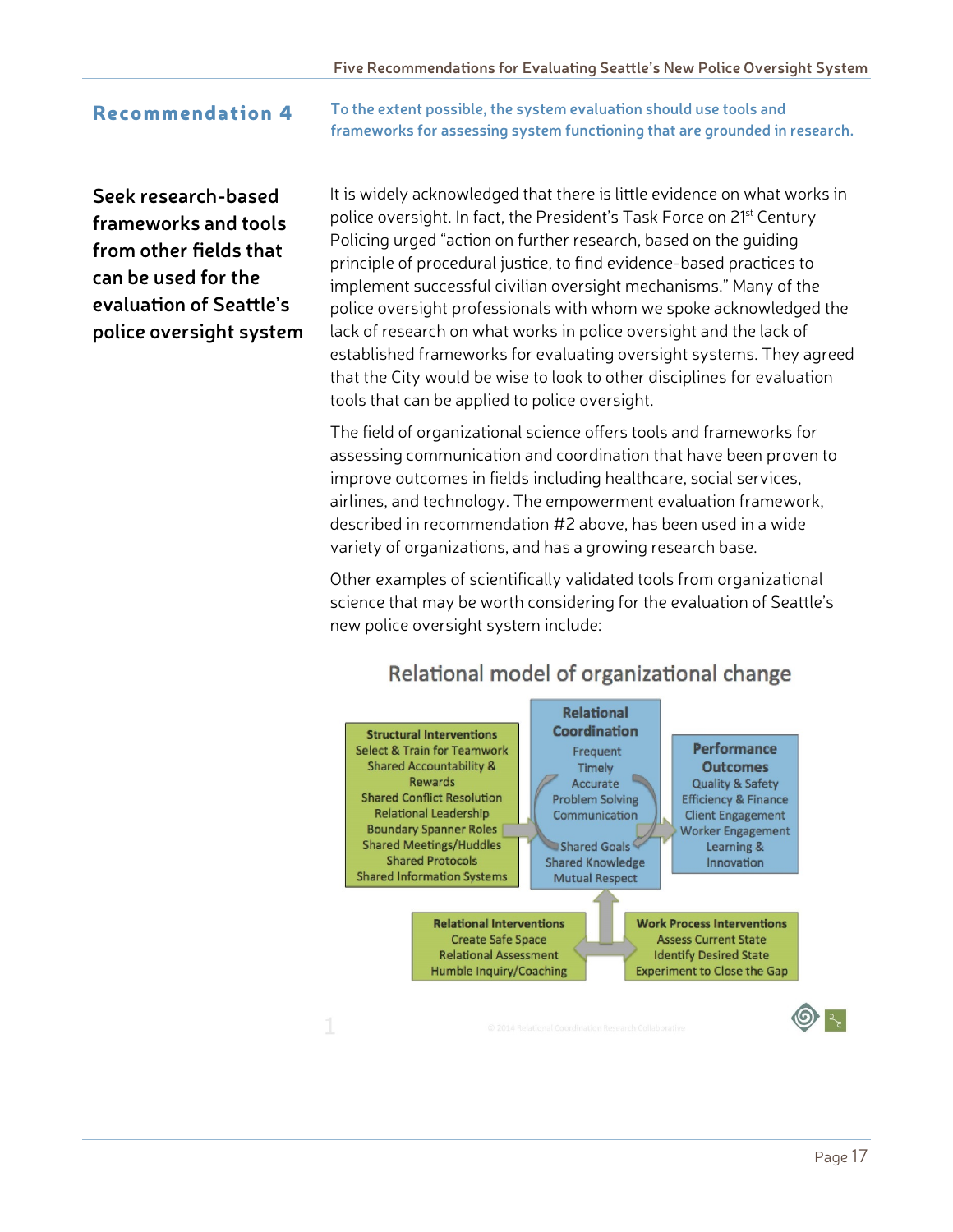- the **Relational Coordination survey tool** which measures communication (frequency, timeliness, accuracy, problemsolving) and relationships (shared goals, shared knowledge, mutual respect).<sup>[12](#page-19-0)</sup> This validated survey tool is used to gather a baseline assessment of these elements and to identify and apply interventions to improve relational coordination. These interventions may include: Structural Interventions (e.g., trainings, protocols, information systems), Relational Interventions (e.g., coaching, rolemodeling), and Work Process Interventions (e.g., process mapping, structured problem-solving). (Gittell, Godfrey, & Thistlethwaite, 2013) While relational coordination tools are currently primarily used in the private sector and in health care, they appear to be flexible enough to be used for assessing the relational aspects of Seattle's new police oversight system. Dr. Bond is currently utilizing these ideas in several urban cities attempting to change policies and organizational practices.
- the **Program Sustainability Assessment Tool** which helps organizations identify sustainability strengths and challenges in eight domains (environmental support, funding stability, partnerships, organizational capacity, program evaluation, program adaptation, communications, and strategic planning).<sup>[13](#page-19-1)</sup> This tool and framework is used primarily in the fields of public health, healthcare, and social services. However, again, the tool and framework appear to be flexible enough to be used for assessing the relational aspects of Seattle's new police oversight system.

 $\overline{a}$ 

<span id="page-19-0"></span><sup>12</sup> See description of the validation of the Relational Coordination survey tool from Brandeis University, Heller School for Social Policy and Management<http://rcrc.brandeis.edu/survey/validation-and-survey-items.html> .

<span id="page-19-1"></span><sup>13</sup> See description of the scientifically validated Program Sustainability Assessment Tool and framework <https://cphss.wustl.edu/Projects/Pages/Sustainability-Framework-and-Assessment-Tool.aspx>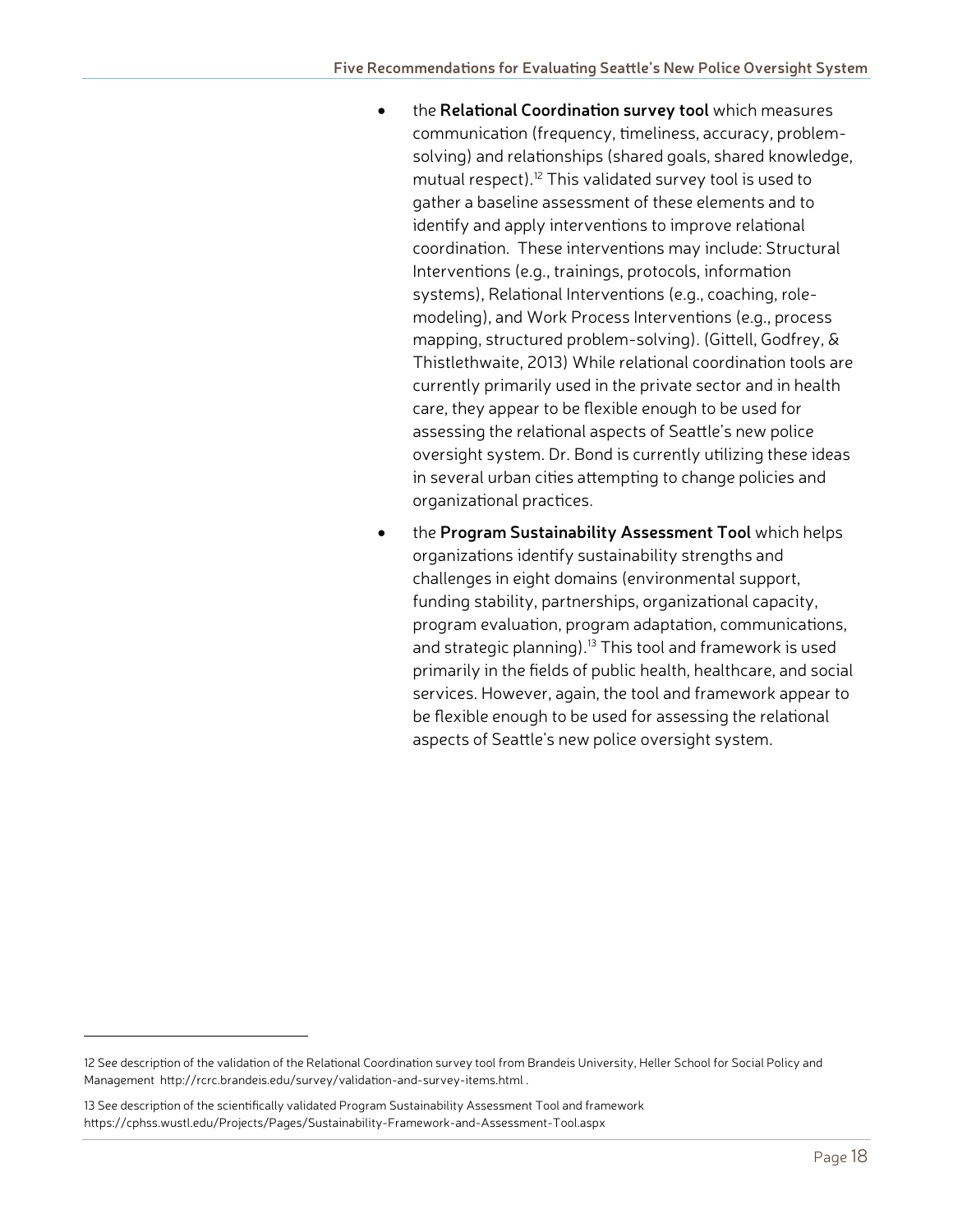| <b>Recommendation 5</b>              |                                                                         | The timing of a periodic system evaluation should balance the need to ensure<br>that the system is off to a good start without overly burdening the entities.                                                                                                                                                                                                                                                                                                                                                                                                                                                                                                                                                                                                                                 |  |  |
|--------------------------------------|-------------------------------------------------------------------------|-----------------------------------------------------------------------------------------------------------------------------------------------------------------------------------------------------------------------------------------------------------------------------------------------------------------------------------------------------------------------------------------------------------------------------------------------------------------------------------------------------------------------------------------------------------------------------------------------------------------------------------------------------------------------------------------------------------------------------------------------------------------------------------------------|--|--|
|                                      |                                                                         | Finally, the City should carefully consider the timing of the evaluation<br>of the police oversight system. Timing of the evaluation will have<br>implications for resources, burden to the entities, and usefulness of the<br>evaluation. One potential structure for the evaluation timing might<br>include:                                                                                                                                                                                                                                                                                                                                                                                                                                                                                |  |  |
| <b>During first 18</b><br>months     | $\bullet$<br>$\bullet$<br>$\bullet$<br>٠<br>Tool)<br>٠<br>٠<br>measures | Establish and document plans for communicating and coordinating<br>among entities (e.g., MOU's)<br>Identify any needed evaluation resources and technical assistance (e.g.,<br>empowerment evaluation coaching)<br>Develop/document policies and procedures for each entity<br>Identify baseline measures to collect regarding system operations (e.g.,<br>communicating and coordinating)<br>Identify evidence-based tools to collect system-operations measures<br>(e.g., Relational Coordination survey, Program Sustainability Assessment<br>Collect baseline system-operations measures<br>Identify baseline measures to collect regarding outcome measures (e.g.,<br>status of recommendations, complaint handling)<br>Identify data-gathering strategy and evaluation plan for outcome |  |  |
| 18-month<br>checkpoint               | ٠                                                                       | Report on planning efforts and process improvements, including any<br>early challenges and opportunities<br>Report on baseline system-operations measures (relational coordination)<br>Describe evaluation plan including selected outcome measures, data-<br>gathering strategies, and evaluation design                                                                                                                                                                                                                                                                                                                                                                                                                                                                                     |  |  |
| At two or<br>three year<br>intervals |                                                                         | Report on planning efforts and process improvements<br>Report on ongoing system-operations measures (relational coordination)<br>Report on ongoing outcome measures<br>Report on opportunities for course-correction and celebration                                                                                                                                                                                                                                                                                                                                                                                                                                                                                                                                                          |  |  |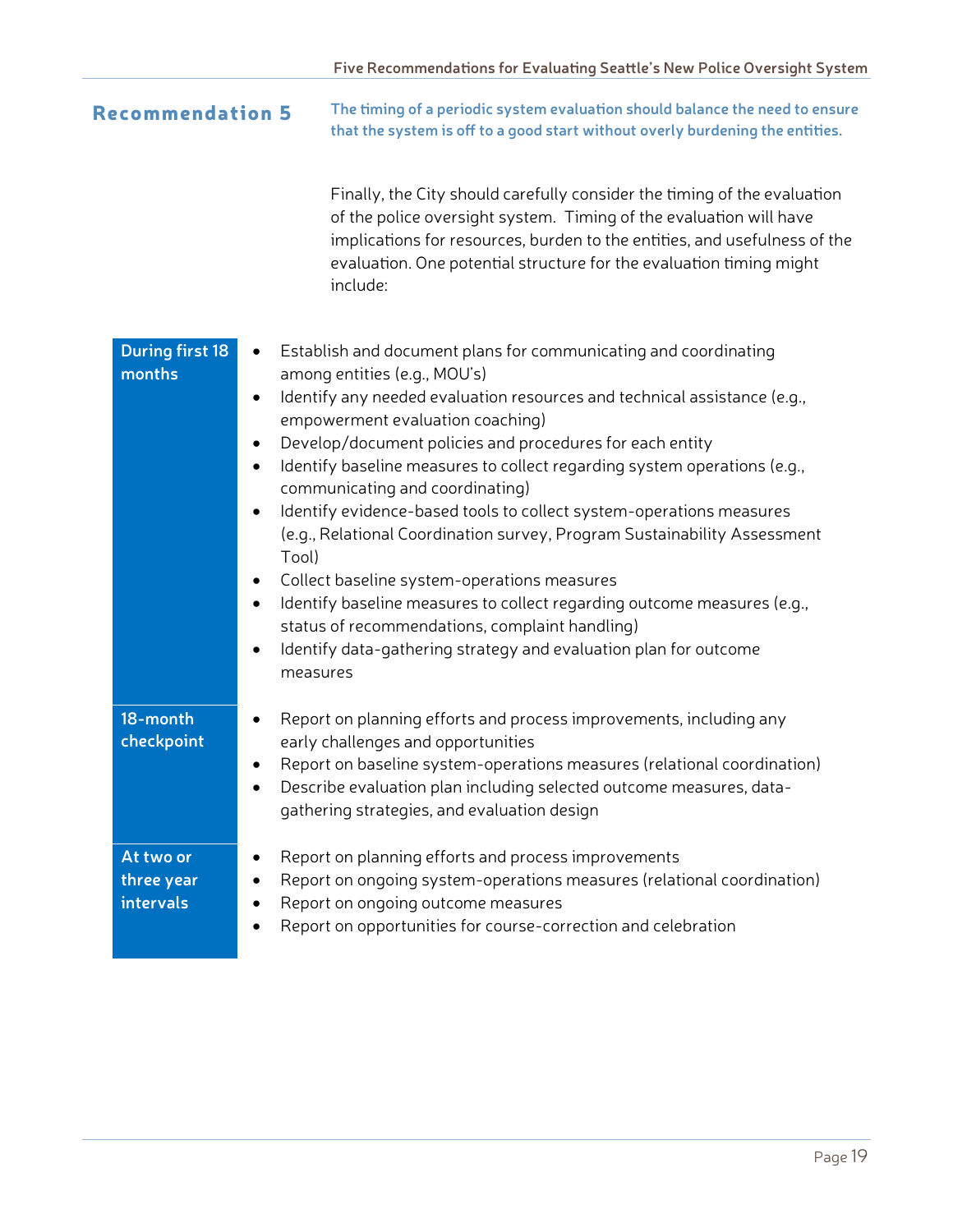## ACKNOWLEDGEMENTS

This research brief was prepared by Claudia Gross Shader, Assistant City Auditor. The Office of City Auditor would like to thank several researchers for providing review and comment on earlier versions of this document: Dr. Brenda Bond, Chair of the Institute for Public Service, Associate Professor of Public Administration, Sawyer Business School, Suffolk University, Dr. Sam Walker, Emeritus Professor, School of Criminology and Criminal Justice, University of Nebraska, Omaha, and Joe Margulies, Professor of Law and Government, Cornell Law School, Cornell University.

## REFERENCES

- Anderson, J., Brubaker, L., DeBlieck, Leary, B., & Dean, D. (2015). *Law Enforcemnet Oversight: Limited Independence, Authority, and Access to Information Impedes Effectiveness.* Seattle, WA: King County Auditor's Office.
- Bond, B. (2017, April 12). Chair of the Institute for Public Service, Associate Professor of Public Administration, Sawyer Business School, Suffolk University, Boston. (C. Gross Shader, & D. G. Jones, Interviewers)
- DeAngelis, J., Rosenthal, R., & Buchner, B. (2016). *Civilian Oversight of Law Enforcement: Assessing the Evidence.* Washington, D.C.: Office of Justice Programs Diagnostic Center; National Association for Civilian Oversight of Law Enforcement.
- Fetterman, D. M., Kafterian, S. J., & Wandersman, A. (2015). *Empowerment Evaluation: Knowledge and Tools for Self- Assessment, Evaluation Capacity-Building, and Accountability.* Los Angeles, CA: Sage.
- Gittell, J. H., Godfrey, M., & Thistlethwaite, J. (2013). Interprofessional collaborative practice and relational coordination: Improving healthcare through relationships. *Journal of Interprofessional Care* , 27:3, 210-213.
- Graef, B. (2015). *The Seattle Police Commission: Lessons Learned and Considerations for Effective Community Involvement.* Seattle, WA: Seattle Journal for Social Justice, Seatle University School of Law.
- President's Task Force on 21st Century Policing. (2015). *Final Report of the President's Task Force on 21st Century Policing.* Washington, DC: Office of Community Oriented Policing Services.
- Walker, S. (2017, March 31). Emeritus Professor, School of Criminology and Criminal Justice, University of Nebraska, Omaha. (C. Gross Shader, & D. G. Jones, Interviewers)
- Wandersman, A., Alia, K., Cook, B. S., Hsu, L. L., & Ramaswamy, R. (2016). Evidence-Based Interventions Are Necessary but Not Sufficient for Achieving Outcomes in Each Setting in a Complex World: Empowerment Evaluation, Getting To Outcomes, and Demonstrating Accountability. *American Journal of Evaluation*, 1-18.